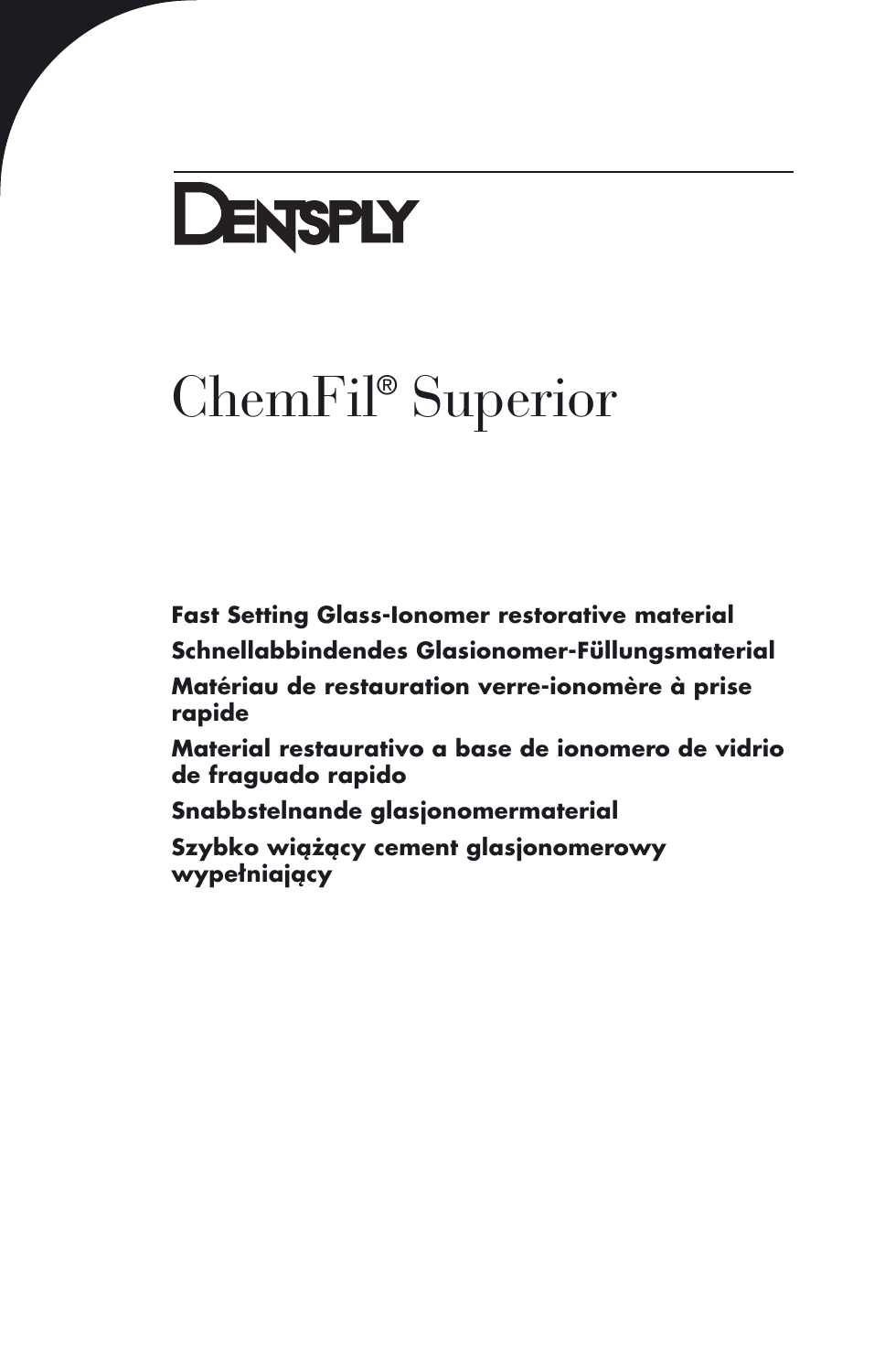| Directions for Use the contract of the contract of the contract of the contract of the contract of the contract of the contract of the contract of the contract of the contract of the contract of the contract of the contrac | $\mathbf 2$ | English        |
|--------------------------------------------------------------------------------------------------------------------------------------------------------------------------------------------------------------------------------|-------------|----------------|
|                                                                                                                                                                                                                                | 6           | <b>Deutsch</b> |
|                                                                                                                                                                                                                                | 10          | Français       |
|                                                                                                                                                                                                                                | 14          | Español        |
|                                                                                                                                                                                                                                | 18          | Svenska        |
|                                                                                                                                                                                                                                | 22          | Polski         |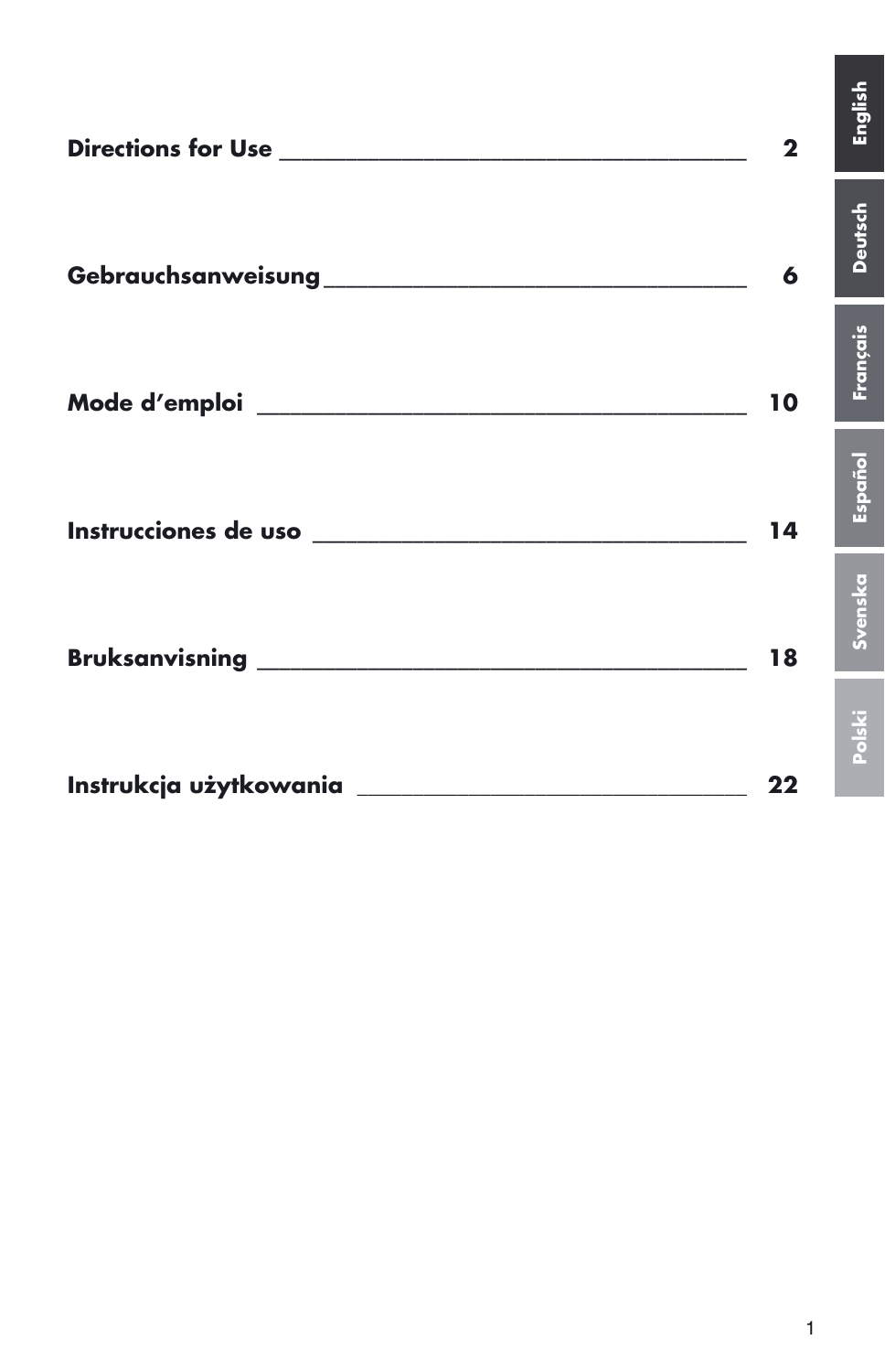#### <span id="page-2-0"></span>**Directions for Use English**

### ChemFil® Superior

### **Fast Setting Glass-Ionomer Restorative Material**

**ChemFil® Superior** is a fast-setting glass-ionomer restorative material consisting of a blend of alumino silicate glass and polyacrylic acid. The powder is mixed with distilled water to produce a filling material which adheres to dentine and enamel producing tightly sealed, strong and aesthetic restorations.

**ChemFil Superior** is available in 7 shades: L, LY, LYG, LG, DG, DY, GB.

**ChemFil Superior** complies with the requirements of ISO 9917-1:2003 for glass-ionomer restorative materials.

#### **COMPOSITION**

1 g powder contains:

- Aluminium-sodium-calcium-fluoro-phosphoro-silicate (18:9:8:16:3:46) 0.84 g
- Polyacrylic acid (MW 30000-45000) 0.15 g

#### **INDICATIONS**

This material is suitable for use in:

- 1. Class V lesions and cavities
- 2. Class I and II cavities of deciduous teeth
- 3. Class III cavities
- 4. Temporary and semi-permanent restorations
- 5. Fissure fillings (minimal Class I cavities)

#### **CONTRAINDICATIONS**

- Direct or indirect pulp-capping.
- Permanent restoration of occlusal stress-bearing areas.

#### **PRECAUTIONS**

The desiccant crystals integrated in the cap and/or drying capsule protect the powder from absorbing moisture. The colour of the desiccant crystals should be orange. Do not use the powder when the desiccant crystals have turned colourless as humidity may have adversely affected the powder.

#### **STEP-BY-STEP INSTRUCTIONS**

#### **Cavity Preparation**

In all classes of cavity this may be kept to the minimum required for caries removal. Preparation of mechanical retention is not needed except when restoration is liable to be subjected to high displacement forces.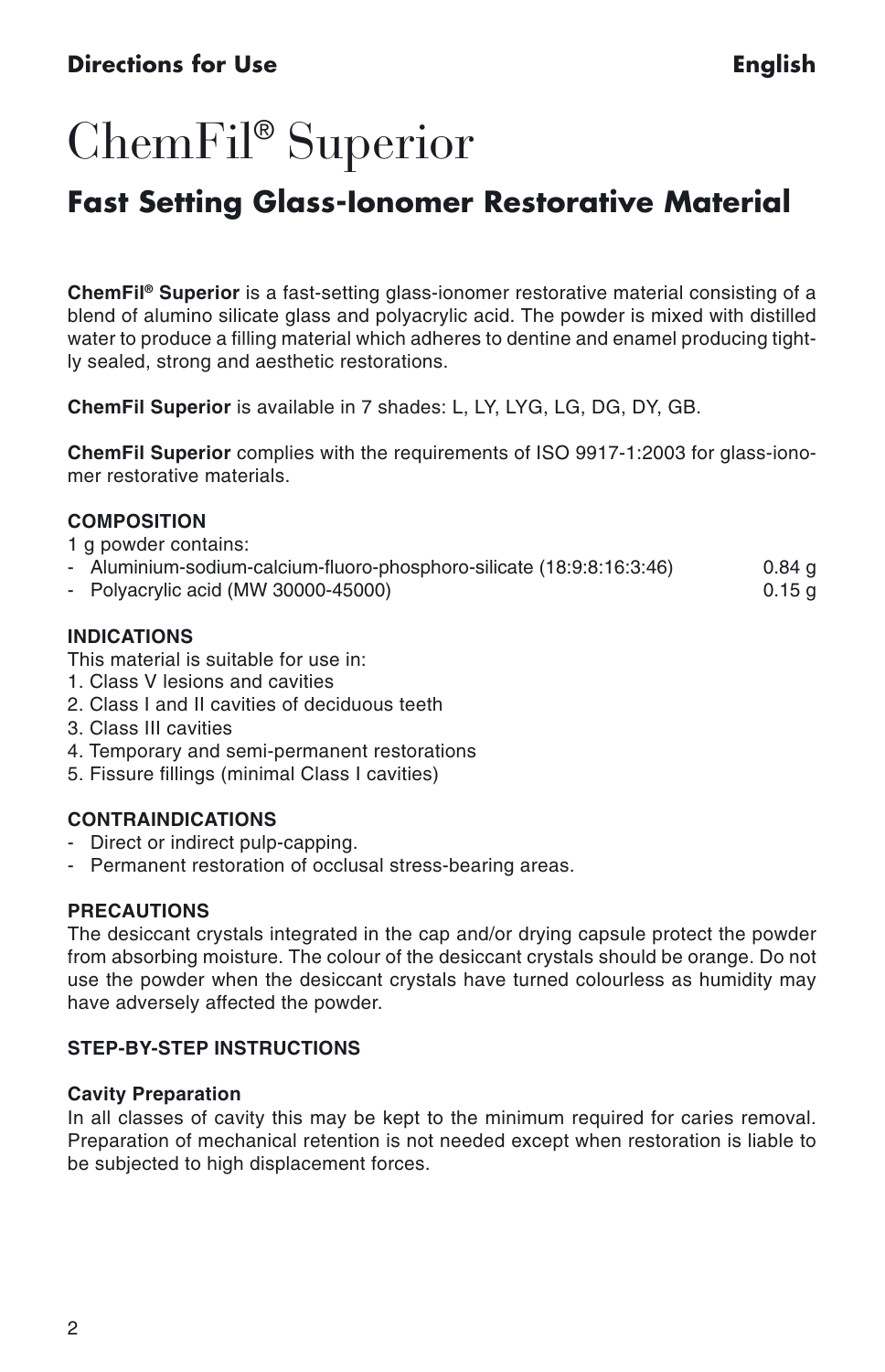#### **Cleaning**

Surface cleanliness is paramount for the development of adhesion. Clean freshly cut enamel and dentine with water spray and air-dry. Where no cavity preparation is necessary, clean the tooth surface with rubber cup and pumice or a prophy paste (Zircate® or Nupro®). Wash thoroughly with water spray and air-dry.

#### **Pulp Protection**

In deep cavities cover the dentine closest to the pulp with a calcium hydroxide liner (Dycal®) leaving the rest of the cavity floor and walls free for chemical bonding with ChemFil Superior.

#### **Surface Conditioning**

For surface conditioning, ChemFil Tooth Cleanser or ChemFlex™ Liquid may be used. Apply ChemFil Tooth Cleanser or ChemFlex Liquid to the cavity surface and allow it to remain for 15 seconds. Wash off and remove rinsing water, **leaving a moist surface**.

#### **Shade Selection**

ChemFil Superior is available in 7 shades. Shade selection is made with the shade guide supplied. As the translucency and colour of glass-ionomer cements change during the first hours after placement, the shade guide represents the final shade of the restoration.

#### **DOSAGE AND MIXING**

#### **Mix ratio:**

#### **2 scoops powder : 2 drops liquid1**

Fill the water dispenser with distilled or deionized water and place the plastic insert into the neck. To dispense water, hold the bottle vertically above pad and squeeze gently. Always invert powder bottle before use to fluff the powder. Overfill the powder scoop and strike off the excess with the bottle insert leaving a flat surface level with the edge of the scoop. Take care not to press the powder into scoop, as this can give too thick a mixture.

#### **Mixing**

Mix the product using a stainless steel or agate spatula on the mixing pad provided or a glass slab<sup>2</sup>.

Divide the powder into two equal parts. Mix the first part with the water in five seconds or less, then add the second part and mix for about ten seconds – **maximum mixing time 20 seconds.**

The consistency of the mixed material should resemble that of a composite resin.

#### **Working Time2**

The working time from start of mix is approximately 2 minutes.

#### **Setting Time3**

The setting time from end of mix is 2 to 3 minutes.

**<sup>3</sup>** Net setting time determined according to ISO 9917-1:2003.

<sup>1</sup> The same powder:liquid ratio (7.4 g : 1 g) is proposed for testing purposes according to ISO 9917- 1:2003.

**<sup>2</sup>** Mixing and application of the material should be done at normal room temperature. Higher temperatures accelerate the setting time of the cement. Under warm conditions or if a long working time is required, it is therefore recommended that the glass slab be cooled. For testing purposes according to ISO 9917-1:2003 the material is tested at 23 °C  $\pm$  1 °C and with a relative humidity of 50  $\pm$  10%.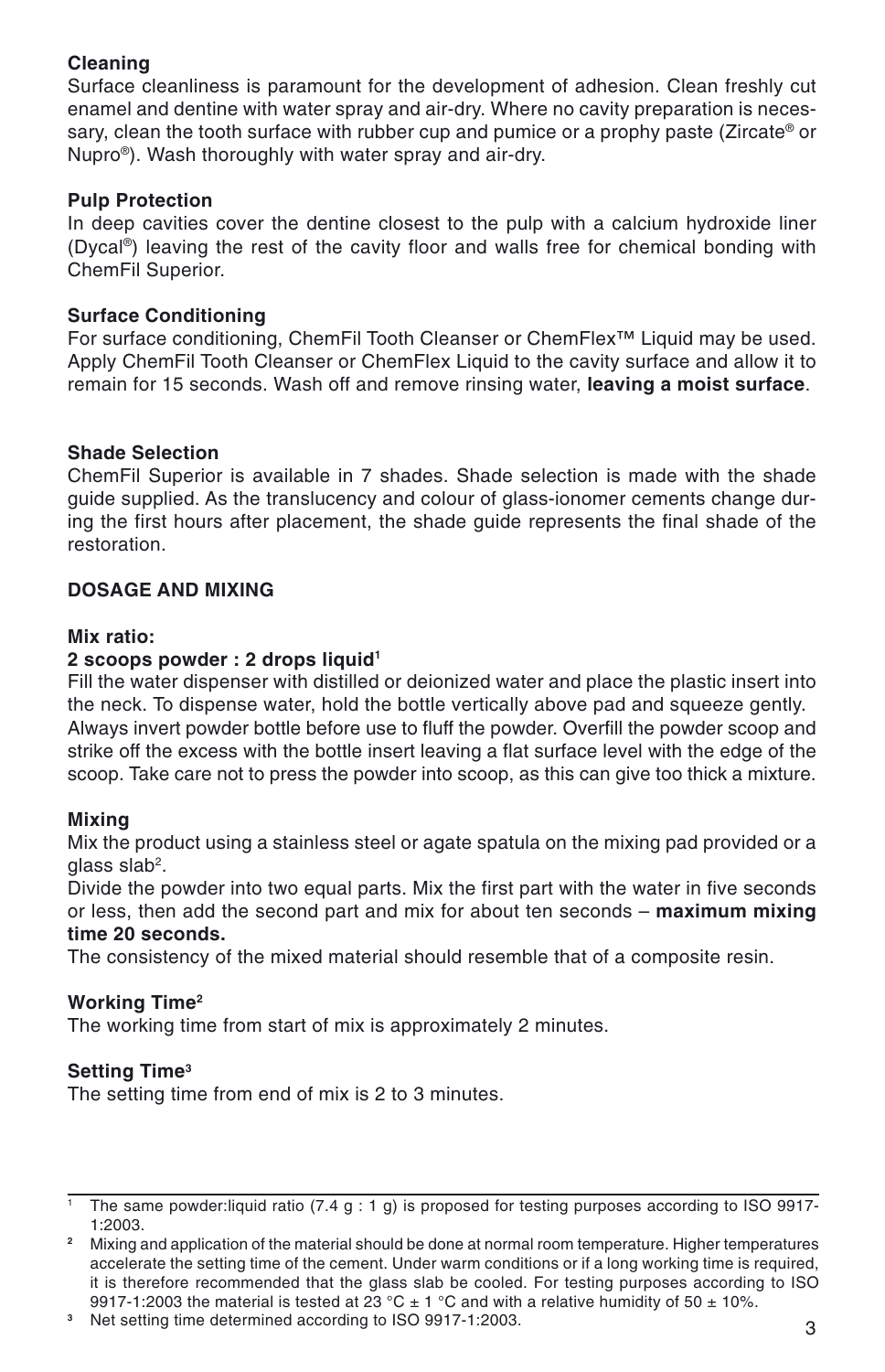#### **Placement**

Contamination of the filling with saliva or water must be avoided during insertion. Pack the mixed cement firmly into place and contour with a suitable matrix. If a stainless steel matrix is used (Class II restoration), coat the contact surface with Vaseline.

For Class V cavities cervical matrix bands may be used:

- Choose a foil slightly larger than the anticipated cavity. Adapt the matrix to the anatomical shape of the tooth with a composite instrument. Remove and keep ready for use.
- After preparation, fill the cavity to a slight excess.
- Cover the filling with the preformed matrix, and carefully press the margins of the matrix to the tooth with a composite instrument.
- Keep the matrix in place for at least 4 minutes.

As glass-ionomer cements are susceptible to moisture contamination or dehydration during and immediately after setting, coat the restoration with ChemVarnish™ immediately upon removal of the matrix. Dry varnish layer using the air syringe. To ensure a continuous film apply a second layer of varnish and dry again.

#### **Finishing**

Finishing and polishing is best carried out at the next appointment. However, the restoration is sufficiently hard for water-free finishing approximately 7 minutes after placement. If performed at this time or within 24 hours, finishing and polishing instruments should be lubricated with Vaseline and water spray should not be used. Before dismissing the patient the restoration should be protected from dehydration and moisture by painting the surface with ChemVarnish.

If finished after 24 hours water spray may be used and the restoration need not be protected with ChemVarnish.

Remove any large excess of material with finishing burs and complete finishing with finishing discs or strips. Finally buff the restoration to a high lustre with polishing cups and paste. The Enhance™ Finishing and Polishing System is recommended.

#### **CLEANING OF INSTRUMENTS**

Glass-ionomers adhere to instruments and glass slabs.

**Immediately after use,** either clean instruments with water or drop in disinfectant or water to facilitate subsequent cleaning.

#### **SPECIAL NOTES**

For dental use only.

Keep away from children.

Avoid contact with the eyes. In case of contact, immediately rinse eyes with plenty of water and seek medical attention.

#### **STORAGE AND SHELF-LIFE**

To be stored at temperatures between 10 and 24 °C.

Replace cap tightly after use. Humidity can adversely affect the properties of glassionomer cements.

Under these conditions, ChemFil Superior has a minimum shelf life of three years.

Inadequate storage conditions will shorten the shelf life and may lead to a malfunction of the product.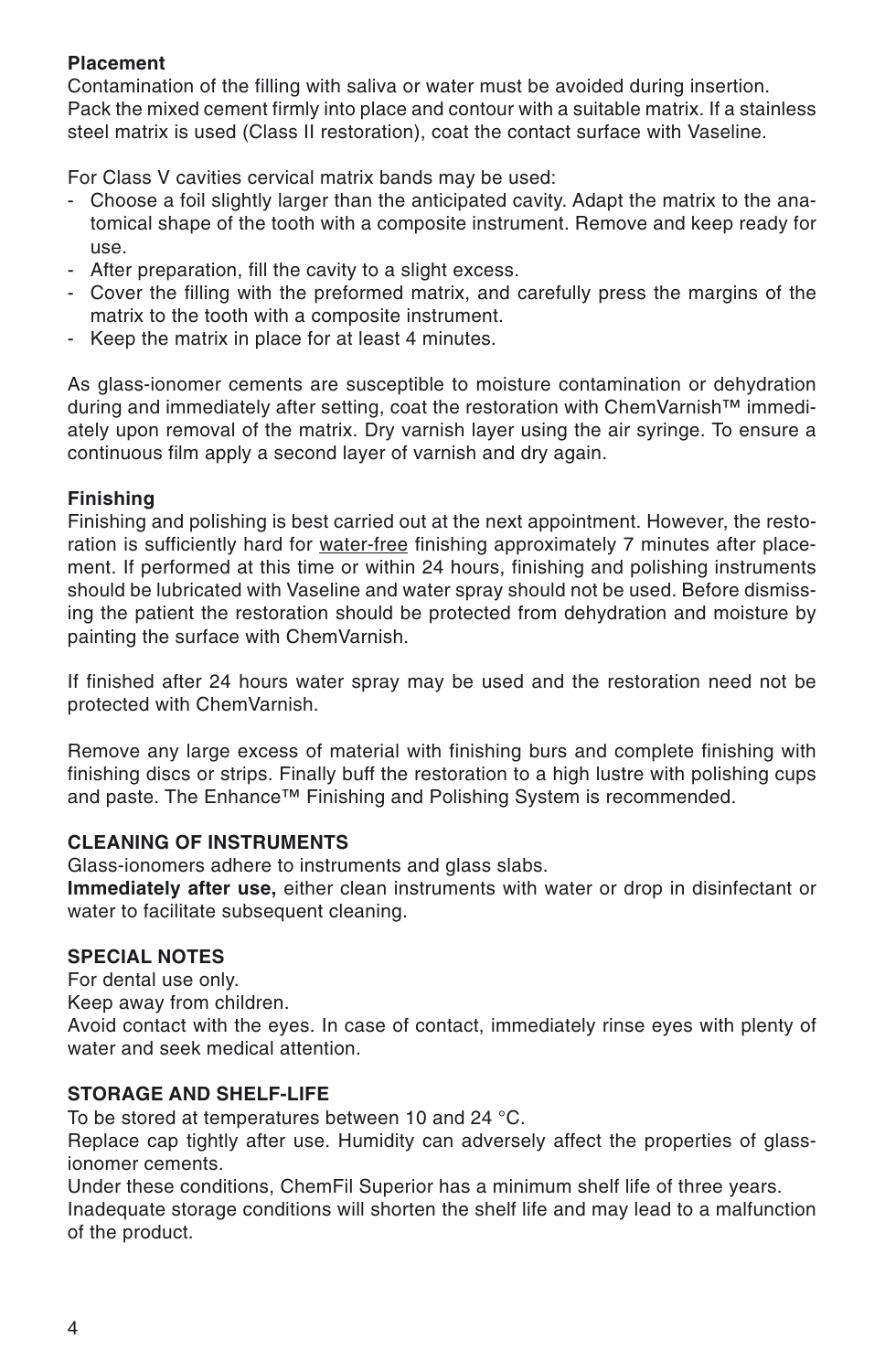#### **BATCH NUMBER <b>IOT** AND EXPIRY DATE **B**

The batch number should be quoted in all correspondence which requires identification of the product. Do not use after expiry date.

If you have any questions, please contact:



**Manufacturer:** Distributor:<br>DENTSPLY DeTrey GmbH DENTSPLY Limited **DENTSPLY DeTrey GmbH**<br>De-Trey-Str. 1 **De-Trey-Str. 1 Hamm Moor Lane 78467 Konstanz Addlestone, Weybridge Phone +49 (0) 75 31 5 83-0 Phone (0 19 32) 85 34 22**

Surrey KT15 2SE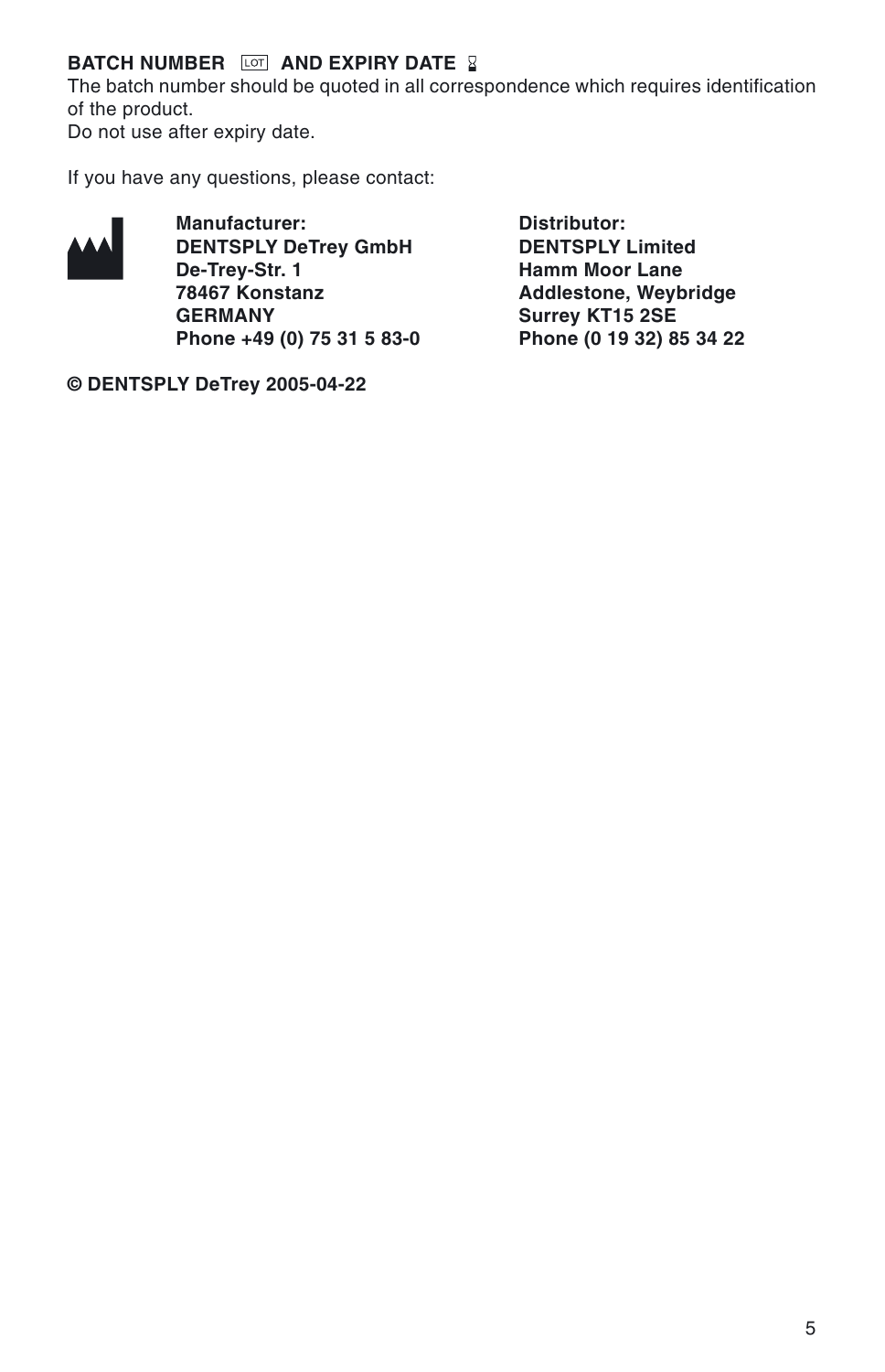## <span id="page-6-0"></span>ChemFil® Superior

### **Schnellabbindendes Glasionomer-Füllungsmaterial**

**ChemFil® Superior** ist ein schnellabbindendes Glasionomer-Füllungsmaterial, das aus einer Mischung aus Aluminiumsilikatglas und Polyakrylsäure besteht. Das Pulver wird mit destilliertem Wasser zu einem Füllungsmaterial angemischt, das an Dentin und Schmelz haftet und randdichte, stabile sowie ästhetische Restaurationen erzielen lässt.

**ChemFil Superior** ist in 7 Farben erhältlich: L, LY, LYG, LG, DG, DY, GB.

**ChemFil Superior** erfüllt die ISO-Norm 9917-1:2003 für Glasionomer-Füllungsmaterialien.

#### **ZUSAMMENSETZUNG**

1 g Pulver enthält:

- Aluminium-Natrium-Calcium-Fluoro-Phosphorsilikat (18:9:8:16:3:46) 0,84 g
- Polyakrylsäure (MW 30000-45000) 0,15 g

#### **ANWENDUNGSBEREICHE**

Das Material eignet sich für:

- 1. Läsionen und Kavitäten der Klasse V
- 2. Kavitäten der Klasse I und II bei Milchzähnen
- 3. Klasse-III-Kavitäten
- 4. Provisorische Füllungen und Langzeitprovisorien
- 5. Fissurenfüllungen (kleinere Klasse-I-Kavitäten)

#### **GEGENANZEIGEN**

- Direkte oder indirekte Pulpenüberkappung.
- Permanente, okklusionstragende Restaurationen.

#### **VORSICHTSMASSNAHMEN**

Feuchtigkeitsabsorbierende Kristalle, integriert in die Verschlusskappe und/oder eine Trocknungskapsel, schützen das Pulver davor Feuchtigkeit aufzunehmen. Die Farbe der feuchtigkeitsabsorbierenden Kristalle muss orange sein. Verwenden Sie das Pulver nicht, wenn die Kristalle farblos geworden sind, da durch die Feuchtigkeit die Funktionsfähigkeit des Pulvers nachteilig beeinflusst sein kann.

#### **ANWEISUNGEN SCHRITT FÜR SCHRITT**

#### **Kavitätenpräparation**

Bei allen Kavitätenklassen kann diese auf ein für die Kariesentfernung notwendiges Mindestmaß beschränkt werden. Mechanische Retentionen sind nicht erforderlich, es sei denn die Restauration ist starken Dislokationskräften ausgesetzt.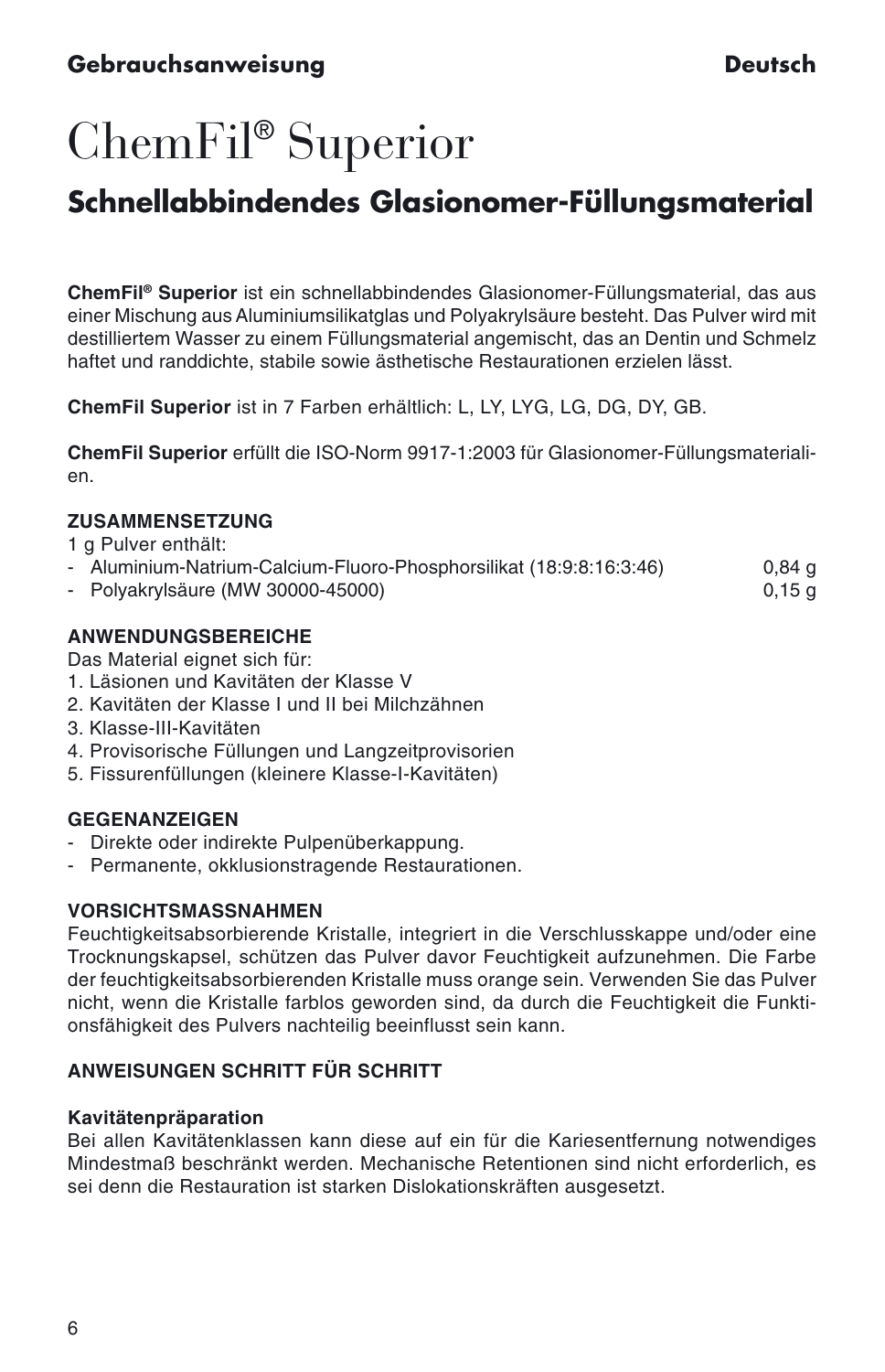#### **Kavitätenreinigung**

Eine saubere Oberfläche ist absolute Voraussetzung für die Haftung. Frisch präparierter Schmelz und Dentin sind mit Wasserspray zu reinigen und luftzutrocknen. Falls keine Kavitätenpräparation erforderlich ist, Zahnoberfläche sorgfältig mit Gummikelch und Bimsstein oder einer Prophylaxepaste (Zircate® oder Nupro®) reinigen. Sorgfältig mit Wasserspray absprühen und lufttrocknen.

#### **Pulpenschutz**

In tiefen Kavitäten pulpennahes Dentin mit einem Kalziumhydroxid-Unterfüllungsmaterial (Dycal®) abdecken. Den restlichen Kavitätenboden und die -wände für die chemische Bindung mit ChemFil Superior freilassen.

#### **Oberflächenkonditionierung**

Zur Oberflächenkonditionierung kann ChemFil Tooth Cleanser oder ChemFlex™ Liquid verwendet werden. ChemFil Tooth Cleanser oder ChemFlex Liquid auf die Oberfläche der Kavität auftragen und 15 Sekunden einwirken lassen. Gründlich abspülen und überschüssiges Wasser entfernen, **Oberfläche soll feucht bleiben**.

#### **Farbauswahl**

ChemFil Superior ist in 7 Farben erhältlich. Farbbestimmung erfolgt anhand des mitgelieferten Farbringes. Da Transluzenz und Farbe von Glasionomerzementen sich während der ersten Stunden nach ihrer Einbringung ändern, gibt der Farbring den endgültigen Farbton der Restauration wieder.

#### **DOSIERUNG UND ANMISCHEN**

#### **Mischungsverhältnis:**

#### 2 Messlöffel Pulver : 2 Tropfen Flüssigkeit<sup>1</sup>

Wasserflasche mit destilliertem oder entionisiertem Wasser füllen und Plastikspender aufsetzen. Zur korrekten Tropfendosierung Flasche senkrecht über den Anmischblock halten und leicht drücken.

Vor Entnahme Pulver durch Schütteln der Pulverflasche auflockern. Den Dosierlöffel locker mit Pulver füllen und Überschuss beim Herausziehen aus der Flasche an dem Kunststoffeinsatz der Flaschenöffnung abstreichen. Das Pulver darf nicht in den Löffel gedrückt werden, da sonst eine zu dickflüssige Mischung entstehen kann.

#### **Anmischen**

ChemFil Superior mit einem rostfreien Stahl- oder Kunststoffspatel auf dem mitgelieferten Anmischblock oder einer Glasplatte anmischen.<sup>2</sup>

Pulver in zwei gleiche Portionen aufteilen. Die erste Hälfte innerhalb von maximal fünf Sekunden mit dem Wasser vermischen, dann die zweite Hälfte Pulver einarbeiten und ungefähr 10 Sekunden durchmischen. **Maximale Anmischzeit: 20 Sekunden.** Die Konsistenz der Mischung sollte der eines Komposits gleichen.

#### **Verarbeitungszeit2**

Die Verarbeitungszeit ab Mischbeginn beträgt ca. 2 Minuten.

**<sup>1</sup>** Für Testzwecke gemäß ISO 9917-1:2003 wird das gleiche Mischungsverhältnis von Pulver:Flüssigkeit  $(7.4 \text{ g} : 1 \text{ g})$  vorgeschlagen.

**<sup>2</sup>** Das Anmischen und Einbringen des Materials sollte bei normaler Zimmertemperatur erfolgen. Höhere Temperaturen verkürzen die Abbindezeit des Zements. Bei warmen Temperaturen, und wenn eine lange Verarbeitungsbreite erforderlich ist, sollte die Glasanmischplatte daher gekühlt werden. Für Testzwecke gemäß ISO-Norm 9917-1:2003 wird das Material bei 23 °C ± 1°C und einer relativen Luftfeuchtigkeit von 50 ± 10% geprüft.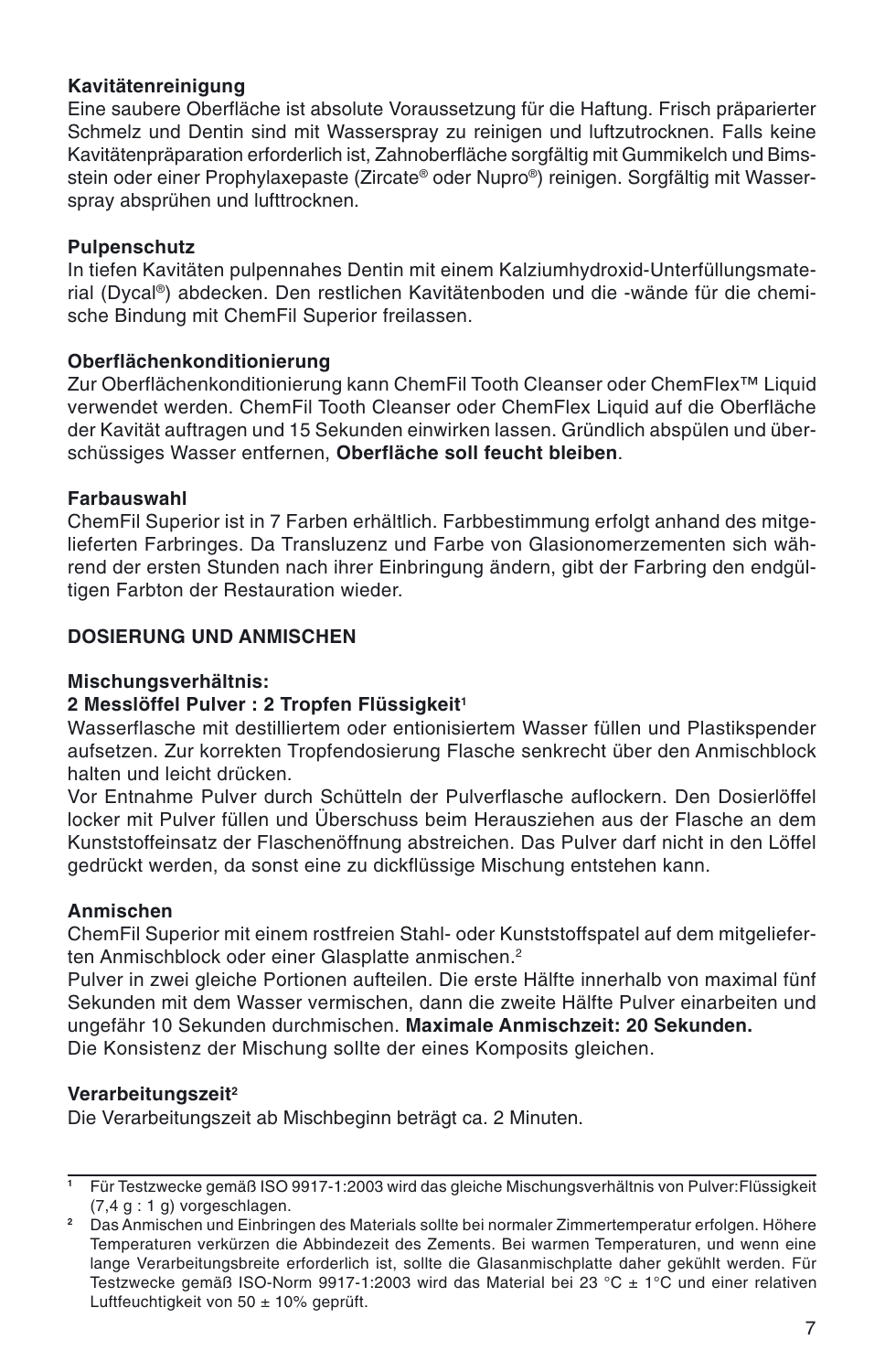#### **Abbindezeit3**

Die Abbindezeit ab Mischende beträgt 2 bis 3 Minuten.

#### **Applikation**

Während des Einbringens ist eine Kontamination der Füllung mit Speichel oder Wasser zu vermeiden.

Angemischten Zement in die Kavität stopfen und mit einer geeigneten Matrize konturieren.

Bei Verwendung einer rostfreien Stahlmatrize (Restaurationen für Klasse-II-Kavitäten), die Kontaktfläche vorher mit Vaseline isolieren.

Bei Klasse V Kavitäten können Zahn-Matrizen verwendet werden:

- Eine Folie auswählen, die etwas größer als die zu präparierende Kavität ist. Matrize mit einem Kompositinstrument der anatomischen Form des Zahnes anpassen. Matrize entfernen und für späteren Gebrauch bereithalten.
- Nach der Präparation die Kavität leicht überfüllend stopfen.
- Füllung mit der Matrize abdecken und die Matrizenränder mit einem Kompositinstrument sorgfältig an den Zahn andrücken.
- Matrize mindestens 4 Minuten in Position belassen.

Da die Eigenschaften von Glasionomerzementen durch Wasseraufnahme oder Austrocknung während und direkt nach dem Abbinden negativ beeinflusst werden können, sollte die Restauration direkt nach dem Entfernen der Matrize mit ChemVarnish™ überzogen werden. Lackschicht mit Luftbläser trocknen. Um eine gleichmäßige Schicht zu gewährleisten, ChemVarnish erneut auftragen und trocknen.

#### **Ausarbeiten**

Ausarbeitung und Politur erfolgen am besten beim nächsten Behandlungstermin. Die Restauration ist jedoch schon ungefähr 7 Minuten nach Einbringen hart genug, um ohne Wasser bearbeitet werden zu können. Wenn die Ausarbeitung zu diesem Zeitpunkt oder innerhalb 24 Stunden nach Einbringen erfolgt, sollten Finier- und Polierinstrumente mit Vaseline eingefettet werden. Keinen Wasserspray verwenden. Vor Entlassung des Patienten sollte die Restauration vor Wasseraufnahme und Austrocknung durch einen Überzug mit ChemVarnish geschützt werden.

Erfolgt das Finieren der Restauration 24 Stunden oder später nach Füllungslegung, kann Wasserspray verwendet werden und die Restauration muss nicht mehr mit Chem-Varnish geschützt werden.

Groben Materialüberschuss mit Finierinstrumenten entfernen und Restauration mit Finierscheiben oder Polierstrips fertig ausarbeiten. Zuletzt Restauration mit Polierkelch und Paste auf Hochglanz polieren. Hierfür wird das Enhance™ Finier- und Poliersystem empfohlen.

#### **REINIGUNG DER INSTRUMENTE**

Glasionomerzemente haften an Instrumenten und Glas-platten.

Instrumente daher **sofort nach Gebrauch** mit Wasser reinigen oder, um spätere Reinigung zu erleichtern, in Desinfektionsmittel oder Wasser legen.

**<sup>3</sup>** Reine Abbindezeit gemäß ISO-Norm 9917-1:2003 festgelegt.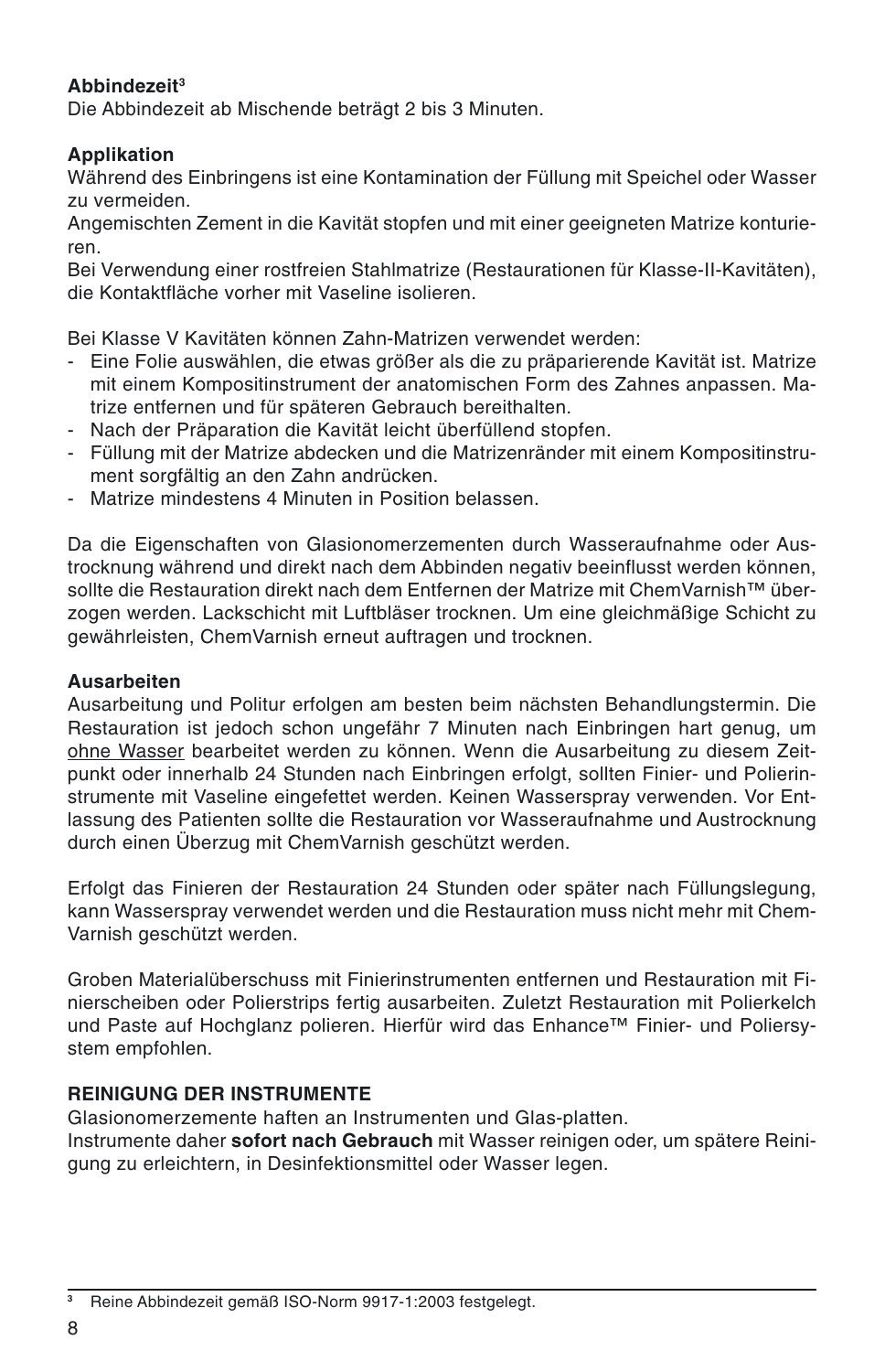#### **BESONDERE HINWEISE**

Nur für zahnärztlichen Gebrauch bestimmt.

Für Kinder unzugänglich aufbewahren.

Der Kontakt von ChemFil Superior mit den Augen ist zu vermeiden. Sollte ein solcher dennoch versehentlich vorkommen, Augen unverzüglich mit reichlich Wasser ausspülen und Arzt aufsuchen.

#### **AUFBEWAHRUNGSHINWEISE**

Bei Temperaturen zwischen 10 und 24 °C lagern.

Flasche nach Gebrauch fest verschließen. Feuchtigkeit kann die Eigenschaften des Glasionomerzements beeinträchtigen.

Bei Einhaltung dieser Bedingungen ist ChemFil Superior mindestens 3 Jahre lagerfähig. Unsachgemäße Lagerungsbedingungen verkürzen die Haltbarkeit und können das Leistungsvermögen des Produkts vermindern.

#### **CHARGENBEZEICHNUNG UND VERFALLDATUM**

Die Chargennummer sollte bei allen Rückfragen angegeben werden, die eine Identifizierung des Produkts erfordern.

Nach Ablauf des Verfallsdatums sollte das Produkt nicht mehr angewandt werden.

Für Rückfragen stehen wir Ihnen gerne zur Verfügung:



**De-Trey-Str. 1** Baar Office<br> **Part of the Baar Office**<br> **Cherdorfstrasse 11 78467 Konstanz Oberdorfstrasse 11** Tel. (0 75 31) 5 83-0

**Hersteller: Generalvertretung CH/A: DENTSPLY DeTrey GmbH** DENTSPLY DeTrey Sàrl<br>De-Trey-Str. 1 Baar Office **SCHWEIZ Tel. +41 (0) 41 7 66 20 66**

Der **Wissenschaftliche Service** der **DENTSPLY DeTrey GmbH** steht Ihnen telefonisch unter **(0 75 31) 58 33 33** und über Email unter **hotline@dentsply.de** zur Verfügung.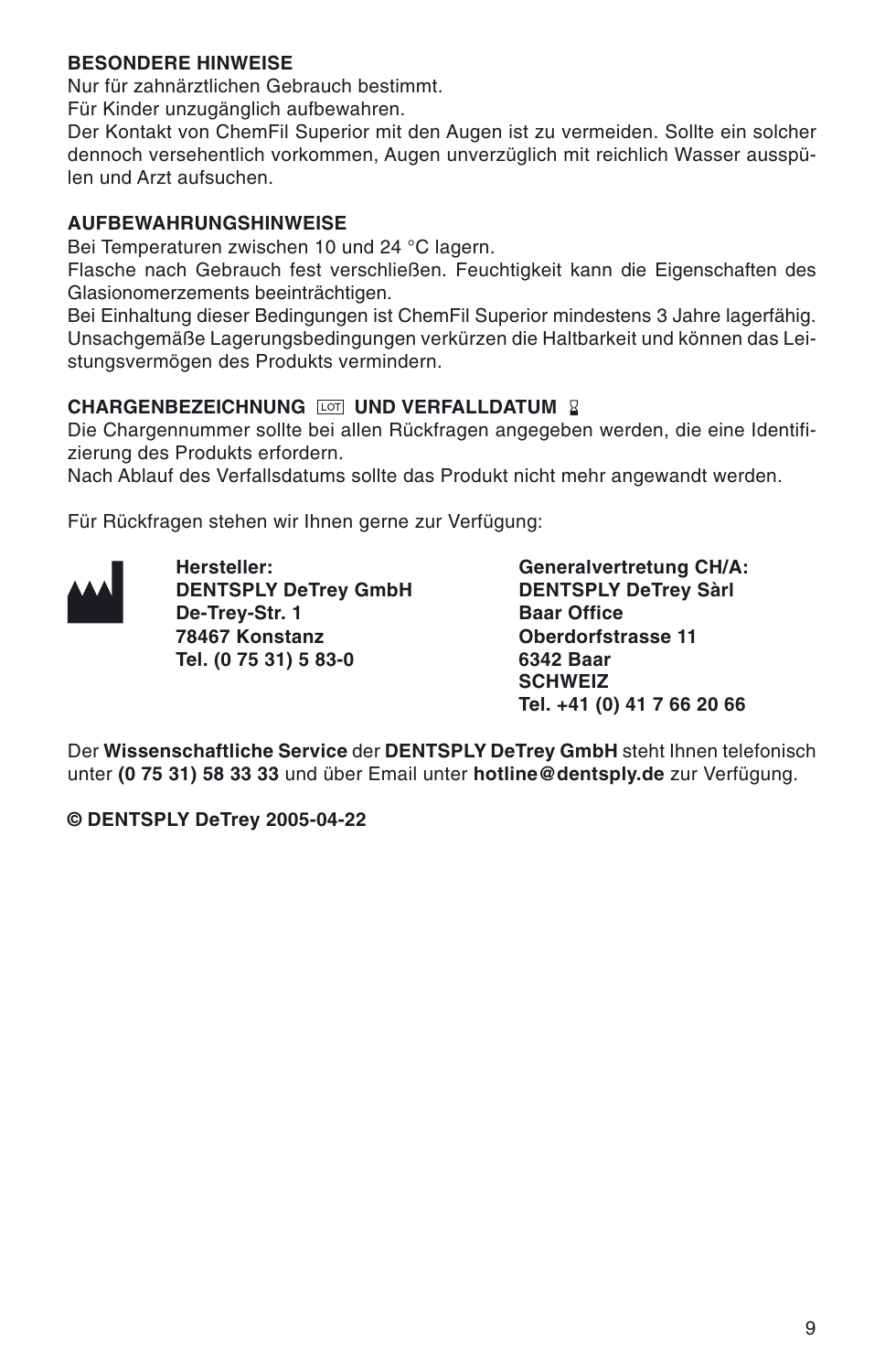## <span id="page-10-0"></span>ChemFil® Superior

### **Matériau de restauration verre-ionomère à prise rapide**

**ChemFil® Superior** est un matériau de restauration verre-ionomère à prise rapide constitué d'un mélange de verre de silicate d'alumine et d'acide polyacrylique. La poudre est mélangée à de l'eau distillée pour donner un matériau d'obturation qui adhère à la dentine et à l'émail et obtenir des restaurations extrêmement adhésives, résistantes et esthétiques.

**ChemFil Superior** est disponible en 7 teintes: L, LY, LYG, LG, DG, DY, GB.

**ChemFil Superior** répond aux exigences de la norme ISO 9917-1:2003 concernant les matériaux de restaurations du type verre-ionomère.

#### **COMPOSITION**

1 g de poudre contient:

- Aluminium-sodium-calcium-fluor-phosphore silicate (18:9:8:16:3:46) 0,84 g<br>- Acide polyacrylique (MW 30000-45000)
- $-$  Acide polyacrylique (MW 30000-45000)

#### **INDICATIONS**

Ce matériaux est utilisé pour:

- 1. Les lésions et cavités de Classe V
- 2. Les cavités de Classe I et II des dents temporaires (dents de lait)
- 3. Les cavités de Classe III
- 4. Les restaurations temporaires et semi-permanentes
- 5. Les obturations de fissures (cavités Classe I peu importantes)

#### **CONTRE-INDICATIONS**

- Coiffage pulpaire direct ou indirect.
- Restauration permanente des surface soumises à des forces occlusales.

#### **ATTENTION**

Les cristaux déshydratants intégrés au capuchon ou la capsule déshydratante protège la poudre contre l'humidité. La couleur de l'agent déshydratant doit être orange. Ne pas utiliser la poudre lorsque les cristaux sont devenus incolore car l'humidité peut avoir endommagé la poudre.

#### **INSTRUCTIONS ÉTAPE PAR ÉTAPE**

#### **Préparation de la cavité**

Dans toutes les classes de cavités, la préparation peut être limitée au minimum exigée pour l'enlèvement des tissus carieux. La réalisation de rétention mécanique n'est pas nécessaire sauf si des contraintes élevées sont susceptibles de se produire sur l'obturation.

#### **Nettoyage**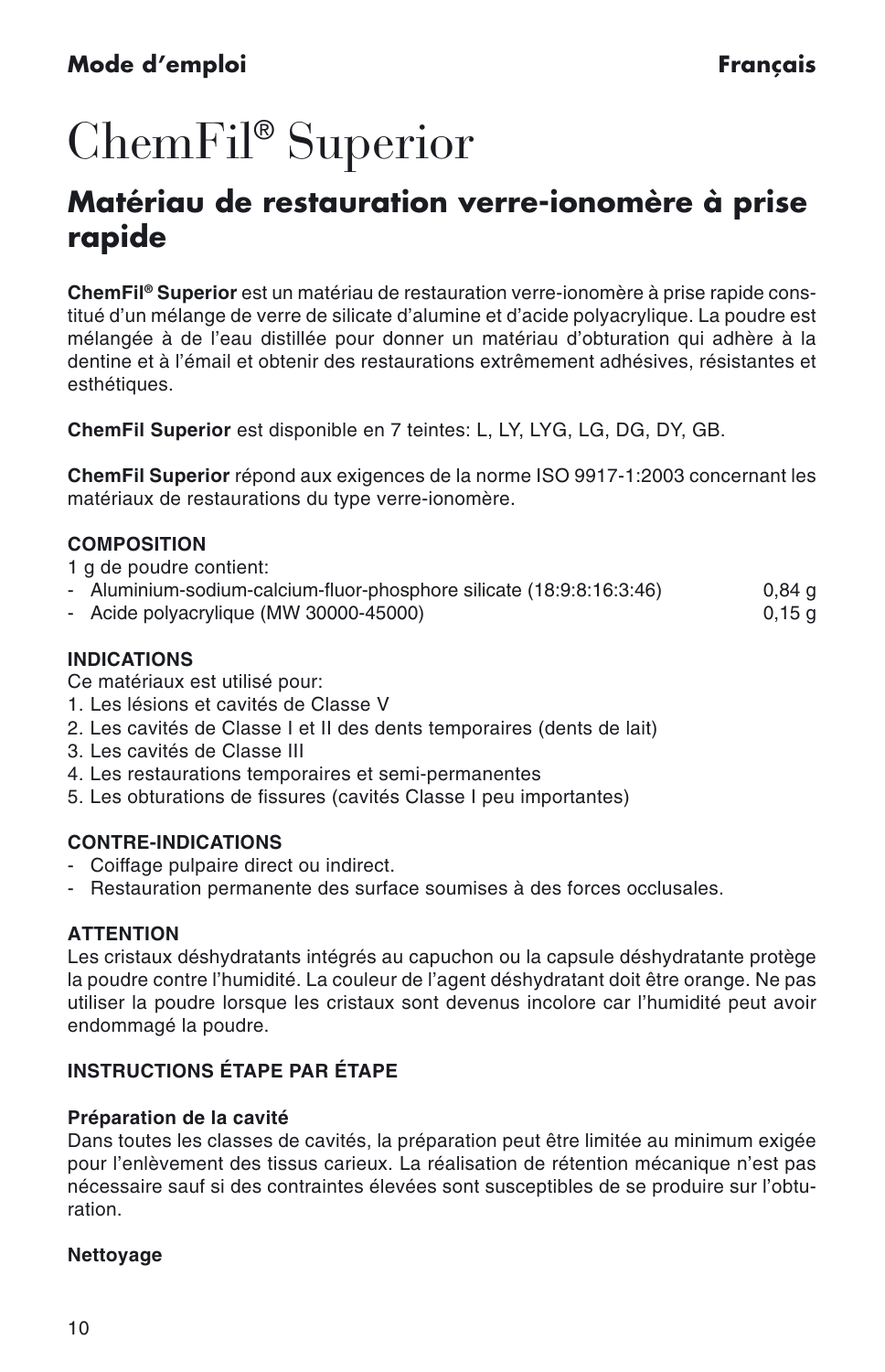La propreté de la surface est le facteur essentiel pour l'adhérence. Nettoyer l'émail et la dentine aussitôt après la taille avec un spray d'eau et sécher à l'air. Lorsqu'aucune préparation de la cavité n'est nécessaire, nettoyer la surface dentaire avec une cupule en caoutchouc et de la ponce ou une pâte prophylactique (Zircate® ou Nupro®). Rincer abondamment avec le spray et sécher à l'air.

#### **Protection pulpaire**

Dans les cavités profondes, recouvrir la dentine proche de la pulpe d'un produit de coiffage pulpaire à base d'hydroxyde de calcium (Dycal®) en laissant le reste de la cavité (parois et plancher) libre pour une bonne liaison chimique avec ChemFil Superior.

#### **Préparation de surface**

Pour le conditionnement de surface, utiliser ChemFil Tooth Cleanser ou ChemFlex™ Liquid. Appliquer ChemFil Tooth Cleanser ou ChemFlex Liquid sur la surface de la cavité et laisser agir 15 s. Rincer et éliminer l'eau de rinçage **tout en laissant la surface humide**.

#### **Choix de la teinte**

ChemFil Superior est disponible en 7 teintes. Le choix de la teinte est fait grâce au teintier fourni. Comme la translucidité et la teinte même des ciments verre-ionomères changent au cours des quelques heures suivant la mise en place, le teintier indique la teinte définitive de la restauration.

#### **DOSAGE ET MÉLANGE**

#### **Proportion du mélange:**

#### **2 mesures de poudre : 2 gouttes de liquide1**

Remplir le flacon doseur avec de l'eau distillée ou déminéralisée et placer l'embout doseur d'eau. Pour obtenir une goutte d'eau, tenir le flacon verticalement au dessus de la plaque de mélange et exercer une légère pression.

Prendre soin de bien mélanger la poudre en retournant le flacon plusieurs fois pour homogénéiser le contenu. Remplir la mesure en excès puis araser la poudre sans la tasser, pour éviter d'avoir un mélange trop épais.

#### **Mélange**

Mélanger le produit à l'aide d'une spatule inox ou agathe sur le bloc de mélange fournie ou sur une plaque de verre2.

Diviser la poudre en 2 parties égales. Mélanger la première partie à l'eau en 5 secondes au moins puis ajouter le restant de poudre et mélanger pendant environ dix secondes – **temps de mélange maximum 20 secondes**.

La consistance du mélange doit ressembler à celle d'une résine composite.

#### **Temps de travail2**

Le temps de travail est d'approximativement 2 minutes à partir du début du mélange.

#### **Temps de prise3**

**<sup>1</sup>** La même proportion poudre : liquide de (7,4 g : 1 g) est proposée pour les tests conformément à la norme ISO 9917-1:2003

**<sup>2</sup>** Le mélange et la mise en place du produit devraient être effectués à température ambiante normale. Des températures plus élevées accélèrent la prise du ciment. Dans des conditions de températures plus élevées ou si l'on désire un temps de travail plus long, il est recommandé de refroidir la plaque de mélange. Dans le cas de tests conformément à la norme ISO 9917-1:2003, le matériau est testé à 23 °C  $\pm$  1 °C avec une humidité relative de 50  $\pm$  10%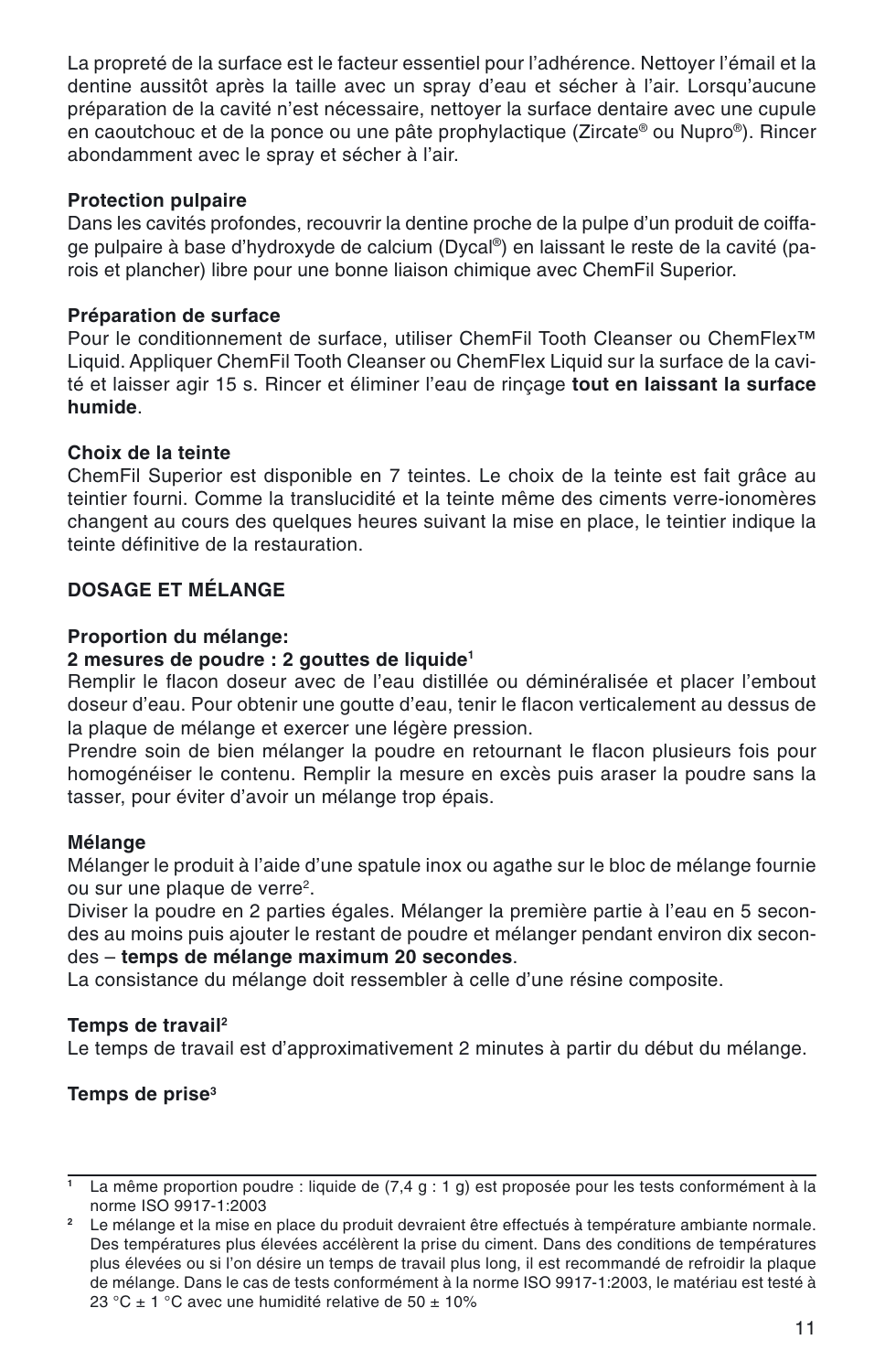Le temps de prise est de 2 à 3 minutes à partir de la fin du mélange.

#### **Mise en place**

La contamination par la salive ou l'eau doit-être évitée pendant la mise en place du ciment.

Fouler le ciment fermement dans la cavité et le maintenir en forme avec une matrice appropriée. Si une matrice en acier inox est utilisée (cavité Classe II), enduire la surface de contact de vaseline.

Pour les cavités de classe V, des bandes-matrices cervicales peuvent être utilisées:

- choisir une matrice un peu plus grande que la cavité prévue. Adapter la matrice à l'anatomie de la dent avec un instrument à composite. L'enlever et la garder prête à l'emploi.
- Après la préparation, remplir la cavité avec un léger excès.
- Mettre la matrice en place par dessus le ciment et appliquer les limites de la matrice en appuyant légèrement avec un instrument à composite pour bien épouser la forme de la dent.
- Garder la matrice en place pendant au moins quatre minutes.

Etant donné que les ciments verre-ionomère sont susceptibles d'être contaminés par l'humidité ou déshydratés pendant et juste après la prise, appliquer ChemVarnish™ sur la restauration immédiatement après avoir retiré la matrice. Sécher la couche de vernis avec l'air de la seringue multi-fonctions. Afin d'assurer une parfaite étanchéité, appliquer une seconde couche de vernis et sécher à nouveau.

#### **Finition**

Il est préférable d'effectuer la finition et le polissage au cours du rendez-vous suivant. Toutefois, la restauration est suffisamment dure pour une finition sans utilisation d'eau environ 7 minutes après la mise en place. Si la finition est accomplie dans les 24 heures après mise en place, les instruments de finition et de polissage devraient être lubrifiés avec de la vaseline et sans aucun apport d'eau. Avant de libérer le patient, la restauration devrait être protégée de la déshydratation et de l'humidité en appliquant ChemVarnish en surface.

Après 24 h, un spray d'eau peut être utilisé et la restauration ne doit plus être protégée avec ChemVarnish.

Enlever les bavures à l'aide de fraises à finir et parfaire la finition avec des disques ou strips de finition. Exécuter un polissage soigné avec des cupules et pâte à polir. Le système de finition et polissage Enhance™ Finishing et Polishing system Caulk est recommandé.

#### **NETTOYAGE DES INSTRUMENTS**

Les verre-ionomères adhérent aux instruments et aux plaques de verre.

**Immédiatement après l'utilisation,** il faut soit nettoyer les instruments à l'eau ou les faire tremper dans du désinfectant ou de l'eau pour faciliter leur nettoyage ultérieur.

<sup>&</sup>lt;sup>3</sup> Le temps de prise net est déterminé conformément à la norme ISO 9917-1:2003.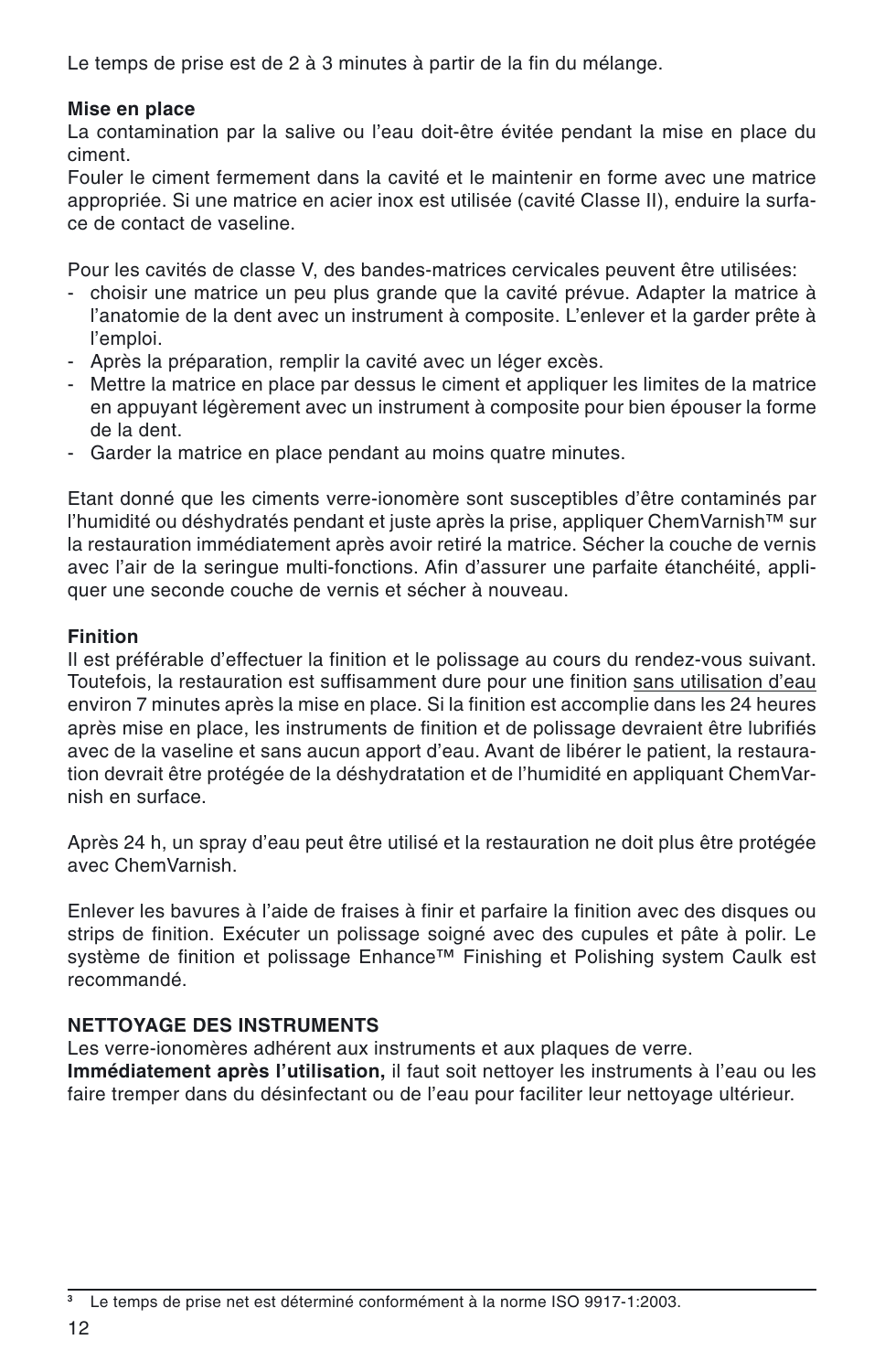#### **AVERTISSEMENTS**

Réservé à l'usage dentaire.

Garder hors de portée des enfants.

Eviter tout contact avec les yeux. En cas de contact avec les yeux, rincer immédiatement et abondamment à l'eau et consulter un médecin.

#### **STOCKAGE ET DURÉE DE VIE**

Conserver à un température comprise entre 10 et 24 °C.

Reboucher à fond après utilisation. L'humidité peut affecter gravement les propriétés des ciments verre-ionomères.

Dans ces conditions, ChemFil Superior à une durée de vie minimum de trois ans.

Des conditions de stockage peu adaptées raccourcissent la durée de conservation et peuvent induire des problèmes d'utilisation du produit.

#### **NUMÉRO DE LOT ET DATE DE PÉREMPTION**

Le numéro de lot doit être précisé dans toute correspondance qui nécessite l'identification du produit.

Ne pas utiliser après la date de péremption.

Pour plus de renseignements, veuillez contacter:



**Fabricant: Distributeur: DENTSPLY DeTrey GmbH**<br>De-Trey-Str. 1 **De-Trey-Str. 1 Z.A. du Pas du Lac 78467 Konstanz 17, rue M. Faraday** Tél. +49 (0) 75 31 5 83-0

**78180 Montigny-le-Bretonneux**<br>Tél. 01 30 14 77 77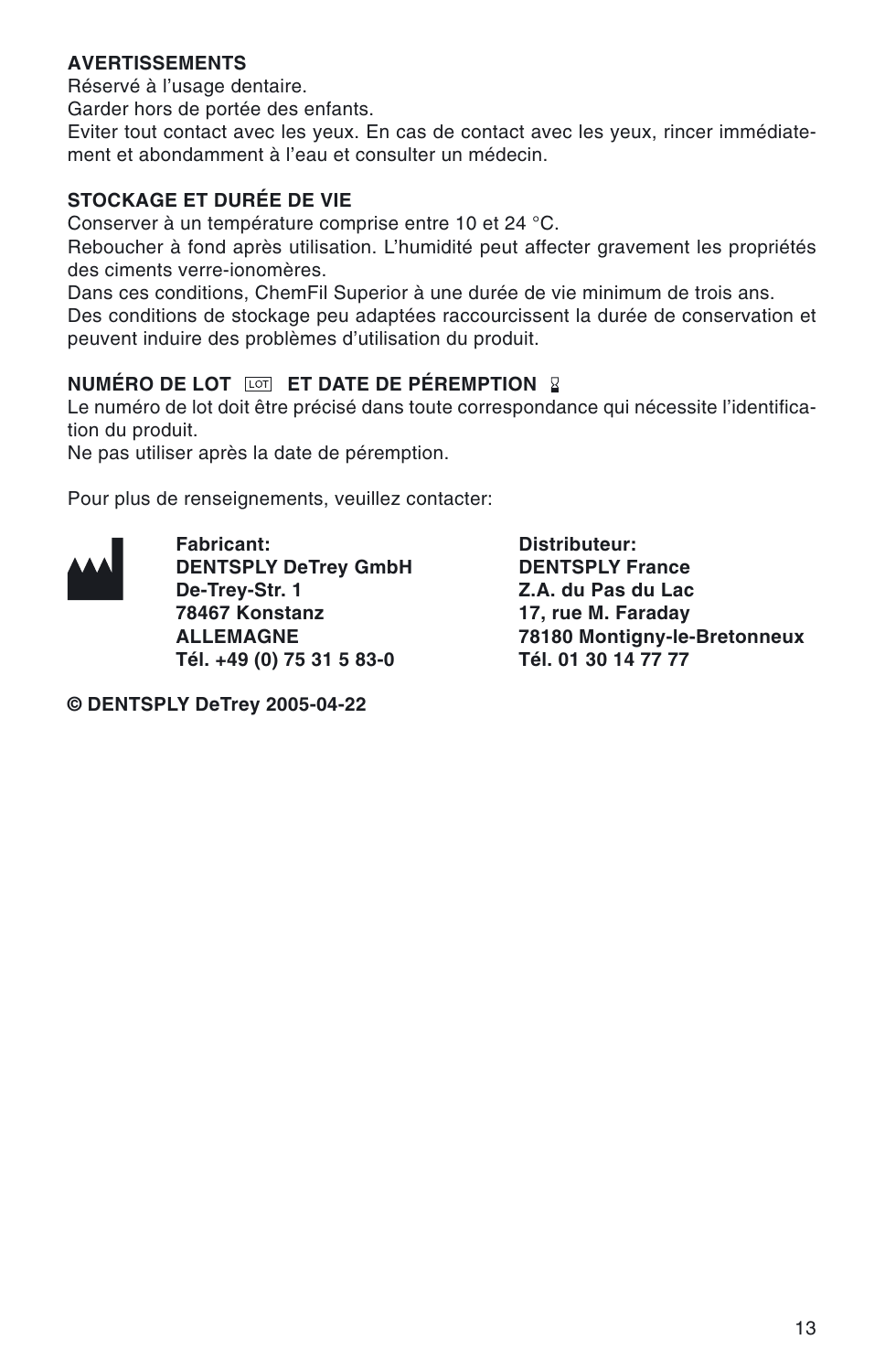## <span id="page-14-0"></span>ChemFil® Superior

### **Material restaurador a base de ionomero de vidrio de fraguado rapido**

**ChemFil® Superior** es un material restaurador a base de ionoméro de vidrio que consiste en una combinación de vidrio de silicato de aluminio y ácido poliacrílico. El polvo se mezcla con agua destilada para producir un material oclusante que se adhiere a la dentina y el esmalte consiguiendo una restauración herméticamente sellada, resistente y estética.

**ChemFil Superior** está disponible en 7 colores: L, LY, LYG, LG, DG, DY, GB.

**ChemFil Superior** cumple con los requisitos ISO 9917-1:2003 para materiales restaurativos a base de ionómeros de vidrio.

#### **COMPOSICION**

- 1 g de polvo contiene:
- Silicato de aluminio-sodio-calcio-fluor-fósforo (18:9:8:16:3:46) 0.84 g
- $-$  Acido poliacrílico (MW 30000-45000)

#### **INDICACIONES**

Se recomienda el uso de este material en:

- 1. Cavidades y lesiones clase V
- 2. Cavidades clase I y II en dientes deciduos
- 3. Cavidades clase III
- 4. Restauraciones temporales y semi-permanentes
- 5. Obturaciones de fisuras (cavidades clase I mínimas)

#### **CONTRAINDICACIONES**

- Recubrimiento directo o indirecto de la pulpa.
- Restauraciones permanentes de superficies occlusales sometidas a un desgaste constante.

#### **PRECAUCIONES**

Los cristales desecantes integrados en el tapón y/o cápsula secante, protegen el polvo de la absorción de humedad. El color de los cristales desecantes deben ser de color naranja. No usar el polvo si los cristales desecantes han perdido color pues en ese caso, la humedad puede haber afectado el polvo negativamente.

#### **INSTRUCCIONES PASO A PASO**

#### **Preparación de la cavidad**

En todos los tipos de cavidad la preparación se podría reducir a la mínima necesaria para la eliminación de la caries, sin demandar ninguna preparación pueda verse sometida a grandes tensiones de desplazamiento.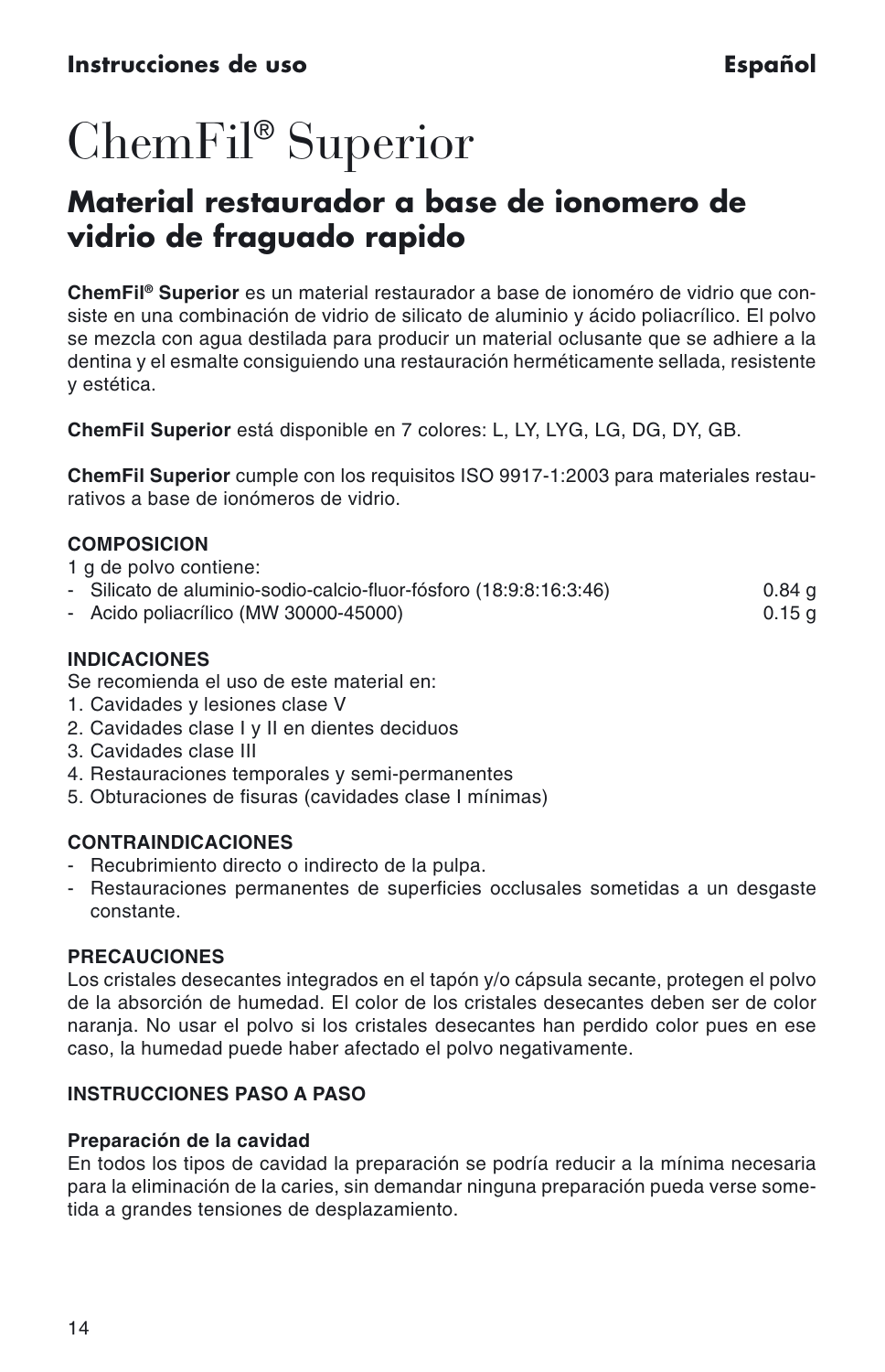#### **Limpieza**

La limpieza de la superficie es primordial para el desarrollo de la adhesión. La dentina y el esmalte recién cortados se deben limpiar con agua pulverizada y secar con aire. Cuando no sea necesaria la preparación de la cavidad, limpie la superficie del diente con una copa de goma y pómez o una pasta profiláctica (Zircate® o Nupro®). Limpiar a fondo con agua pulverizada y secar con aire.

#### **Protección de la pulpa**

En cavidades profundas cubrir la dentina más cercana a la pulpa con una base protectora de hidróxido de calcio (Dycal®) dejando el resto del suelo y paredes de la cavidad libres para la adhesión química con ChemFil Superior.

#### **Acondicionamiento de la superficie**

Para acondicionar la superficie, se puede usar ChemFil Tooth Cleanser (limpiador de dientes ChemFil) o líquido ChemFlex™. Aplicar ChemFil Tooth Cleanser o líquido ChemFlex a la superficie de la cavidad y dejar durante 15 segundos. Lavar y retirar el agua, **dejando la superficie húmeda.**

#### **Selección del color**

ChemFil Superior se presenta en 7 colores. La selección del color se hace con la guía de color. Teniendo en cuenta que un cemento de ionómero de vidrio cambia de color durante las primeras horas después de su colocación, la guía representa el color final de la restauración.

#### **DOSIFICACION Y MEZCLA**

#### **Mezcla:**

#### **2 medidas de polvo : 2 gotas de líquido1**

Rellene el dispensador de agua con agua destilada ó desionizada y aplique el inserto de plástico dentro del cuello. Para sacar gotas de agua, invierta la botella y presione suavemente. Siempre remvena la botellita de polvos antes de usarla, sobreprellene la cucharita de medida y elimine el exceso con una espátula. Tenga cuidado de no presionar los polvos dentro de la cucharita ya que conseguiría una mezcla demasiado gruesa.

#### **Mezcla**

Mezcle el producto usando una espátula de acero inoxidable o de agata en un vol de mezcla o sobre una tabilla de cristal.<sup>2</sup>

Divida el polvo en dos mitades. Mezcle la primera mitad con el agua en 5 segundos o menos, añadir la segunda mitad y mezclar durante 10 segundos. **Máximo tiempo de mezcla 20 segundos.**

La consistencia de la mezcla debe ser como la de un composite.

#### **Tiempo de Manipulación2**

El tiempo de manipulación desde que se comienza la mezcla es aproximadamente de 2 minutos.

<sup>&</sup>lt;sup>1</sup> El mismo ratio polvo: líquido (7.4 g : 1 g) se recomienda para las pruebas de acuerdo con la ISO 9917-1:2003

<sup>2</sup> La mezcla y la aplicación del material debe ser mecha a temperatura ambiente normal. Las altas temperaturas aceleran el tiempo de fraguado del cemento. Bajo altas temperaturas o si se requiere un tiempo largo de manipulación, se recomienda enfriar la tabilla de cristal. Para los supuestos de pruebas de acuerdo con la ISO 9917-1:2003 el material se probó a 23 °C ± 1 °C y con una humedad relativa del 50  $\pm$  10%.

<sup>&</sup>lt;sup>3</sup> El tiempo neto de fraguado se determinó de acuerdo con la ISO 9917-1:2003.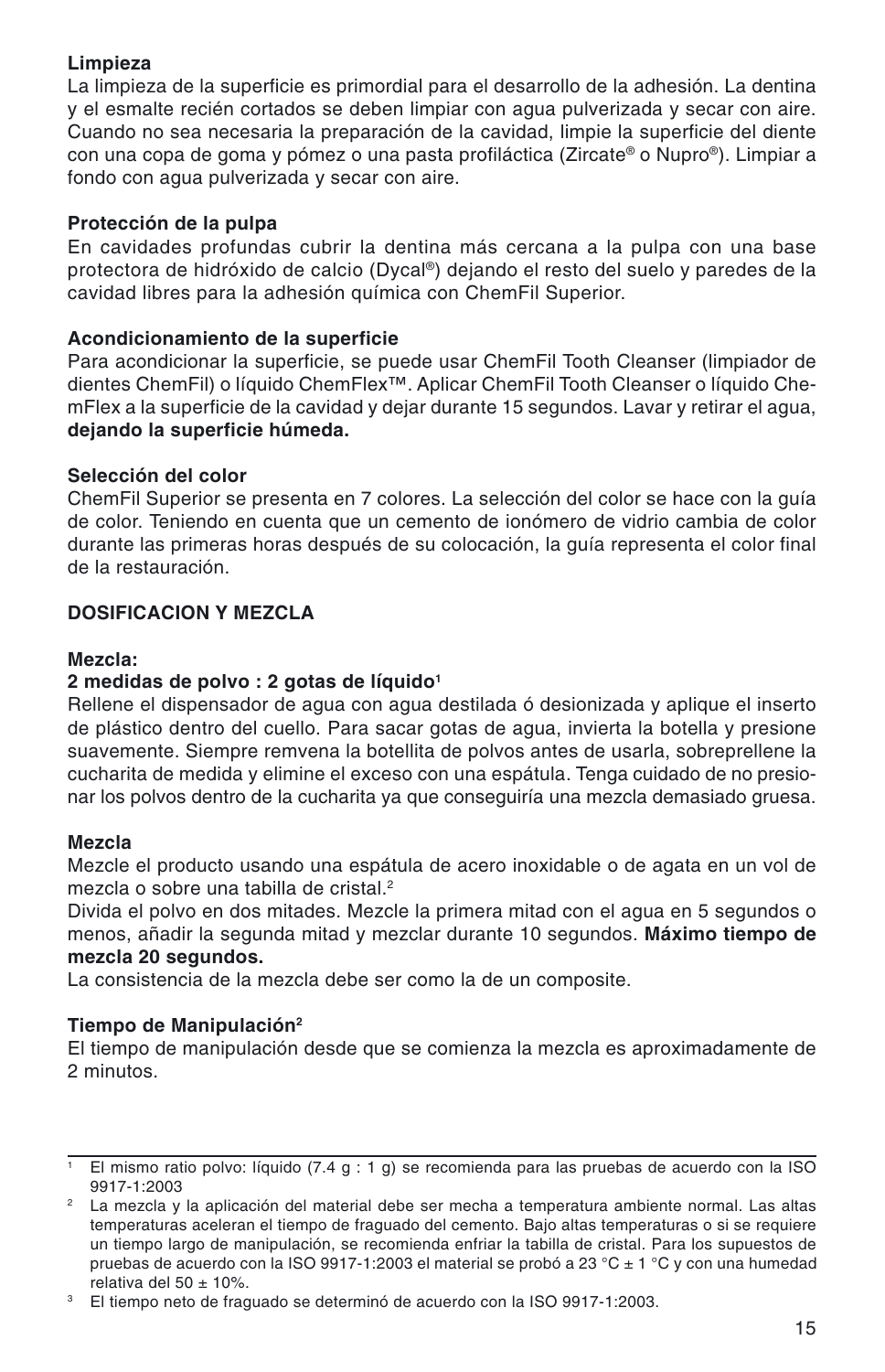#### **Tiempo de fraguado3**

El tiempo de fraguado desde el final de la mezcla es de 2 a 3 minutos.

#### **Colocación**

Hay que evitar la contaminación de la obturación con saliva o agua durante la inserción.

Coloque el cemento mezclado firmemente y realice el contorno con la matriz appropiada. Si se utiliza una matriz de acero inoxidable (restauración clase II) aplique una capa de vaselina en la superficie de contacto.

Para cavidades Clase V se pueden usar bandas de matrices cervicales:

- Antes de la preparación de la cavidad seleccione una matriz algo major que la cavidad. Adapte la matriz a la forma anatómica del diente con un instrumento para composite. Retírela y manténgala preparada para su uso.
- Después de la preparación llenar la cavidad con un ligero exceso.
- Cubra la obturación con la matriz preformada, y presione cuidadosamente los márgenes de la matriz contra el diente con un instrumento de composite.
- Mantener la matriz en posición durante al menos 4 minutos.

Como los cementos de ionómero de vidrio son susceptibles a la contaminación con humedad o deshidratación durante e inmediatamente después del fraguado, cubrir la restauración con ChemVarnish™ inmediatamente tras retirar la matriz. Seque la capa de barniz utilizando una jeringa de aire. Para obtener una película continua, aplicar una segunda capa de barniz y secar de nuevo.

#### **Acabado**

Es preferible realizar el acabado y pulido durante la siguiente visita, pero la restauración es lo suficientemente dura como para realizar un acabado en seco aproximadamente unos 7 minutos después de la colocacíon si se procede de este modo o con menos de 24h los instrumentos de acabado y pulido deben ser lubricados con vaselina, el agua pulverizada no debe ser utilizada. Antes de despedir al paciente, se debe proteger la restauración de la deshidratación y humedad, aplicando a la superficie ChemVarnish.

Tras 24 horas de su terminación, se puede usar spray de agua y la restauración puede no protegerse con ChemVarnish.

Quitar todo exceso importante de material con fresas de acabado y complete el mismo con discos o tiras. Finalmente pulir la restauración hasta su brillo con las copas y pastas de pulido. Se recomienda el sistema de acabado y pulido Enhance™.

#### **LIMPIEZA DE INSTRUMENTOS**

Los ionómeros de vidrio se adhieren a los instrumentos **inmediatamente después de su uso,** limpie los instrumentos con agua o dejelos en desinfectante o en agua para facilitar su posterior limpieza.

#### **NOTAS ESPECIALES**

Solamente para uso dental.

Mantener el producto alejado de los niños.

Evite el contacto con los ojos. En caso de contacto, lavar inmediatamente los ojos con agua abundante y acudir a un médico.

<sup>&</sup>lt;sup>3</sup> El tiempo neto de fraguado se determinó de acuerdo con la ISO 9917-1:2003.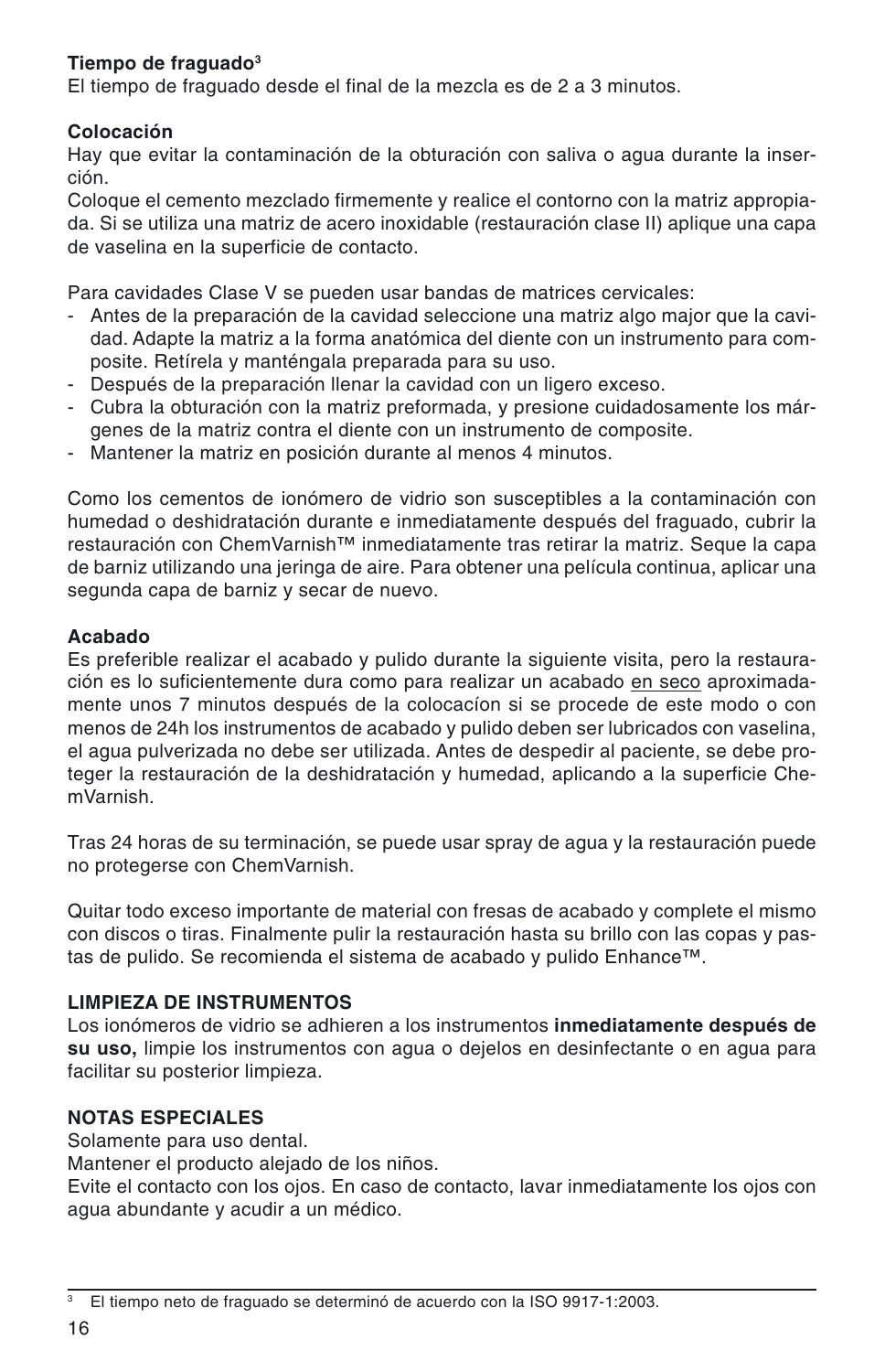#### **ALMACENADO Y TIEMPO DE VIDA**

Almacenar a temperaturas entre 10 y 24 ºC.

La humedad puede afectar negativamente las propiedades de las cápsulas no cerradas, por ello mantenga las cápsulas cerradas en sus estuches hasta que vayan a ser usadas. Bajo estas condiciones ChemFil Superior en cápsulas tiene un tiempo de vida mínimo de 3 años.

Condiciones de almacenamiento inadecuadas acortarán la vida media y producir un mal funcionamiento del producto.

#### **NUMERO DE LOTE FOT Y FECHA DE CADUCIDAD** 2

El número de lote debe describirse en toda correspondencia que requiera la identificación del producto.

No utilizar después de la fecha de caducidad.

Si tiene alguna pregunta, por favor contacte con:



**DENTSPLY DeTrey GmbH DENTSPLY**<br>De-Trey-Str. 1 Baar Office **De-Trey-Str. 1<br>78467 Konstanz ALEMANIA** 6342 B<br>Tel. +49 (0) 75 31 5 83-0 SUIZA Tel. +49 (0) 75 31 5 83-0

**Fabricante:** Distribuidor:<br>
DENTSPLY DeTrey GmbH DENTSPLY DeTrey Sàrl **Oberdorfstrasse 11**<br>6342 Baar **Tel. +41 (0) 41 7 66 20 66**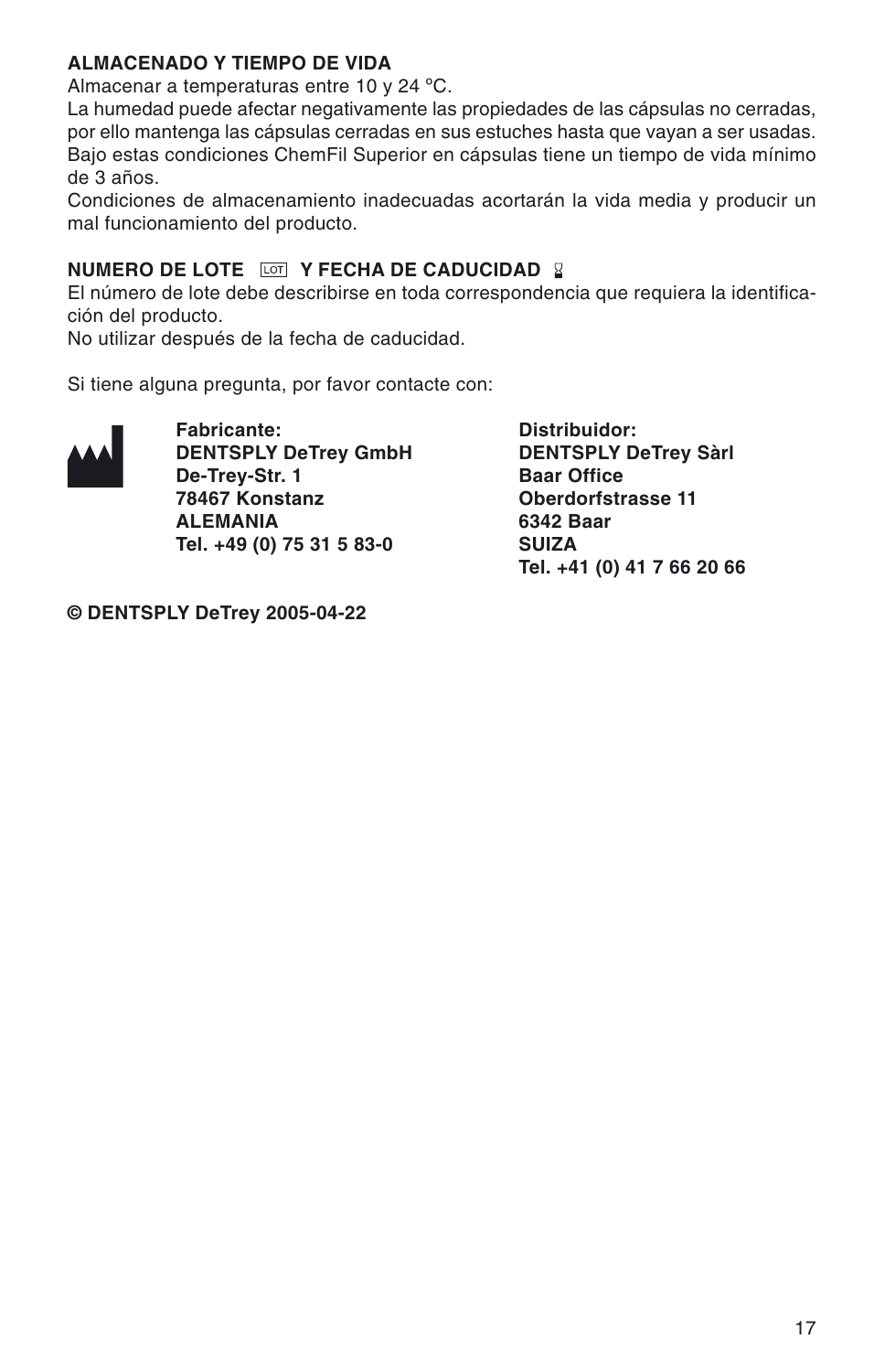#### <span id="page-18-0"></span>**Bruksanvisning Svenska**

## ChemFil® Superior

### **Snabbstelnande glasjonomermaterial**

**ChemFil® Superior** är ett snabbstelnande glasjonomermaterial som består av en blandning av kalcium- aluminium-silikatglas och polyakrylsyra. Pulvret blandas med destillerat vatten för att ge ett fyllningsmaterial som binder sig kemiskt till dentin och emalj och ger täta, starka och estetiska fyllningar.

**ChemFil Superior** finns i 7 färger: L, LY, LYG, LG, DG, DY, GB.

**ChemFil Superior** uppfyller kraven enligt ISO 9917-1:2003 för fyllningsmaterial av glasjonomermaterial.

#### **INNEHÅLL**

1 g pulver innehåller:

- Aluminium-natrium-kalcium-fluor-fosfor-silikat (18:9:8:16:3:46) 0,84 g
- Frystorkad polyakrylsyra (molekylvikt 30000-45000) 0,15 g

#### **INDIKATIONER**

Materialet är lämpligt för:

- 1. Klass V -kaviteter och -skador
- 2. Klass I och II -kaviteter i primära tänder
- 3. Klass III -kaviteter
- 4. Temporära och semipermanenta fyllningar
- 5. Fissurfyllningar (små Klass I -kaviteter)

#### **KONTRAINDIKATIONER**

Direkt eller indirekt pulpaöverkappning. Permanenta fyllningar i stressbelastade områden.

#### **FÖRSIKTIGHET**

De fuktabsorberande kristallerna som finns i locket och/eller i den fuktabsorberande kapseln skyddar pulvret från att absorbera fukt. Färgen på dessa fuktabsorberande kristaller skall vara organge. Använd inte pulvret om de fuktabsorberande kristallerna har blivit färglösa, eftersom fukten då har påverkat pulvret negativt.

#### **STEG-FÖR-STEG INSTRUKTION**

#### **Kavitetspreparation**

I samtliga kavitetsklasser skall preparationen begränsas till det minimum som erfordras för avlägsnande av karies. Preparering för mekanisk retention behövs inte, annat än i de fall där fyllningen kommer att bli utsatt för stora deplacerande krafter.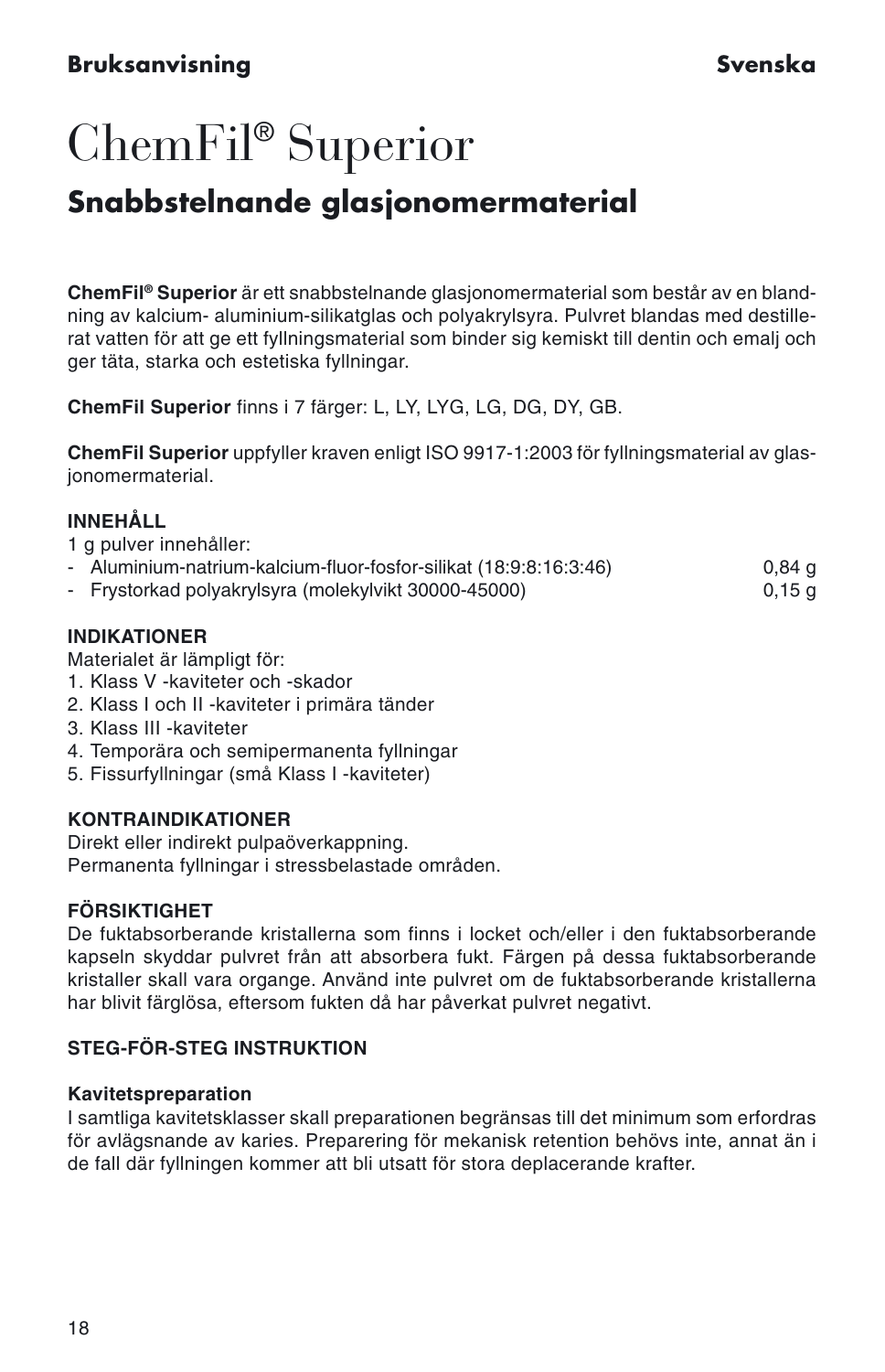#### **Rengöring**

För att öka bindningen till tandsubstans är det viktigt att kavitetsytorna rengörs noggrant. Vid klass V -restaurationer utan föregående preparation skall dentinet rengöras med gummikopp och pimpsten, eller med profylaxpasta (exempelvis Zircate® eller Nupro®). Spola kaviteten omsorgsfullt med vatten och luftblästra.

#### **Pulpaskydd**

I djupa kaviteter bör det pulpanära dentinet (< 1 mm) täckas med en hårdstelnande kalciumhydroxidliner (t. ex. Dycal®), medan den övriga kavitetsytan lämnas fri för bindning till ChemFil Superior.

#### **Ytbehandling**

I de fall där retention av fyllningen huvudsaklingen består av en kemisk bindning till tandsubstansen rekommenderas att kaviteten prekonditioneras med ChemFil Tooth Cleanser eller ChemFlex™ Liquid i 15 sek. Spola sedan kaviteten ren och avsluta med en lätt luftblästring **som kvarlämnar en lätt fuktig yta**.

#### **Val av färg**

ChemFil Superior finns i 7 färger. Val av färg görs med hjälp av medföljande färgskala. Eftersom glasjonomerens translucens och färg ändras under de första timmarna efter applicering, så representerar färgskalan materialets slutliga färg.

#### **DOSERING OCH BLANDNING**

#### **Blandningsförhållande:**

#### **2 skopor pulver : 2 droppar vatten1**

Fyll vattenflaskan med destillerat eller avjoniserat vatten och återplacera doseringsproppen i flaskan. Vid dosering av vatten; håll flaskan vertikalt över glasplattan och tryck försiktigt – använd inte den första droppen eftersom den kan vara för liten. Behåll ett jämnt tryck på flaskan när dropparna doseras.

Skaka alltid pulverflaskan före användning så att pulvret inte är sammanpackat. Fyll pulverskeden med råge och stryk av överskottet så att det blir en jämn yta på skeden. Pressa inte ner pulvret i skopan då det kan ge en för tjock blandning.

#### **Blandning**

Blanda materialet med en rostfri spatel på det medföljande blandningsblocket eller på en glasplatta<sup>2</sup>.

Dela upp pulvret på glasplattan i två lika stora delar. Blanda den första pulverdelen med vatten under 5 sekunder (eller snabbare) – för sedan den andra pulverdelen till blandningen och blanda under ca 10 sekunder – **maximal blandningstid: 20 sekunder.** Det färdigblandade materialet skall ha en konsistens som liknar konsistensen hos ett kompositfyllningsmaterial.

#### **Arbetstid2**

Arbetstiden är ca 2 minuter från att blandningen startas.

<sup>1</sup> Blandningsförhållandet pulver/vätska (7.4 g : 1 g) har föreslagits för testningsändamål enligt ISO 9917-1:2003

<sup>&</sup>lt;sup>2</sup> Blandning och applicering av materialet skall göras vid normal rumstemperatur. Högre temperaturer förkortar cementets stelningstid. Vid varma omgivande förhållanden, eller om lång arbetstid erfordras, rekommenderas därför att blandning sker på kyld glasplatta. När materialet testas enligt ISO 9917- 1:2003 är omgivande temperatur 23 °C ± 1 °C och den relativa luftfuktigheten 50% ± 10%.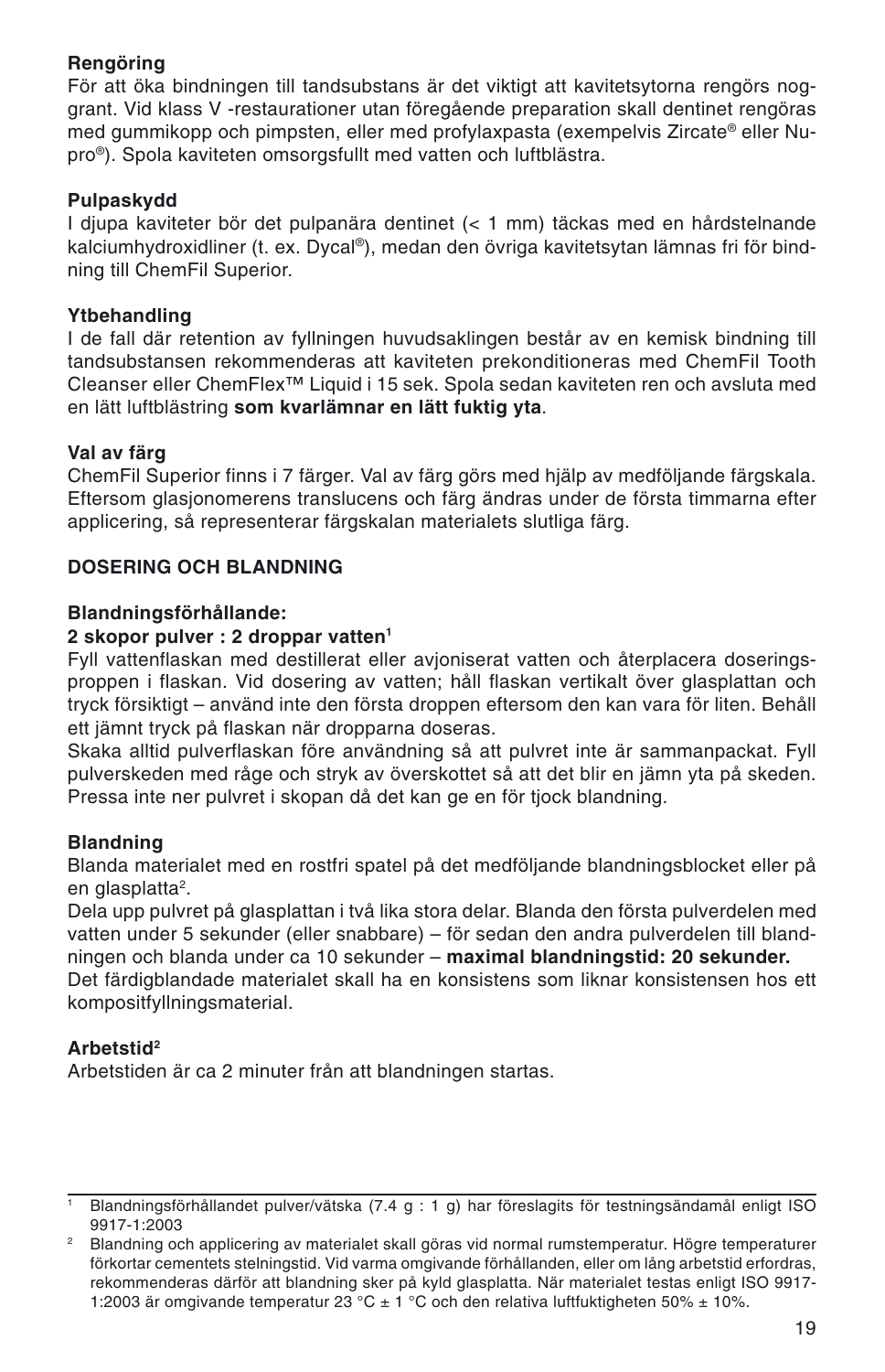#### **Stelningstid3**

Stelningstiden är ca 2 - 3 minuter efter att blandningen avslutats.

#### **Applicering**

Kontaminering av fyllningen med saliv eller vatten måste undvikas under incereringen. Incerera materialet med relativt högt tryck mot passande matris. Om en matris av rostfritt material används bör denna först bestrykas med vaselin eftersom ChemFil binder till metall.

För klass V kaviteter kan en cervikalmatris användas:

- Välj en matris som är något större än den förväntade kavitetsstorleken. Adaptera matrisen till tandens anatomiska form med ett kompositinstrument. Avlägsna matrisen och håll den klar för användning.
- Efter preparation: applicera materialet med viss överfyllnad av kaviteten.
- Täck över fyllningsmaterialet med den anpassade matrisen och pressa matrisens kanter mot tandens yta med ett kompositinstrument.
- Behåll matrisen på plats i 4 min.

Glasjonomermaterial är känslig för vätskekontaminering och uttorkning omedelbart efter stelning. Täck därför materialets yta med ChemVarnish™ omedelbart efter att matrisen har avlägsnats. Torka lackskiktet med luftblästring. För att tillförsäkra ett tätt lackskikt skall ett andra lager av Varnish appliceras och lufttorkas.

#### **Finishering**

Finishering och polering utföres säkrast vid nästa klinikbesök. Emellertid så kan materialet finisheras torrt ca 7 minuter efter applicering. Om finishering utförs vid denna tidpunkt eller inom 24 timmar så skall använda instrument smörjas med vaselin och proceduren genomföras utan någon vattenkylning. Innan behandlingen avslutas skall fyllningen skyddas från dehydrering och fukt genom applicering av ChemVarnish på ytan.

Om finisheringen utförs efter 24 timmar kan arbetet genomföras med vattenkylning och fyllningen behöver inte skyddas ytterligare med ChemVarnish.

Avlägsna överskott med finisheringsinstrument och avsluta arbetet med polertrissor eller poleringsstrips. Avsluta arbetet med att polera ytan med gummikopp och putspasta. Enhance™ Finishing and Polishing System rekommenderas.

#### **RENGÖRING AV INSTRUMENT**

Glasjonomerer adhererar till instrument och glasplattor.

**Omedelbart efter användning**: rengör instrumenten med vatten, eller lägg dem i decificeringslösning eller vatten, för att underlätta senare rengöring.

#### **SPECIELLT ATT NOTERA**

Endast avsett för dentalt bruk.

Skall förvaras oåtkomligt för barn.

Undvik kontakt med ögonen. Om produkten kommer i kontakt med ögonen; skölj omedelbart med mycket vatten och kontakta läkare.

<sup>3</sup> Nettostelningstid bestämd enligt ISO 9917-1:2003.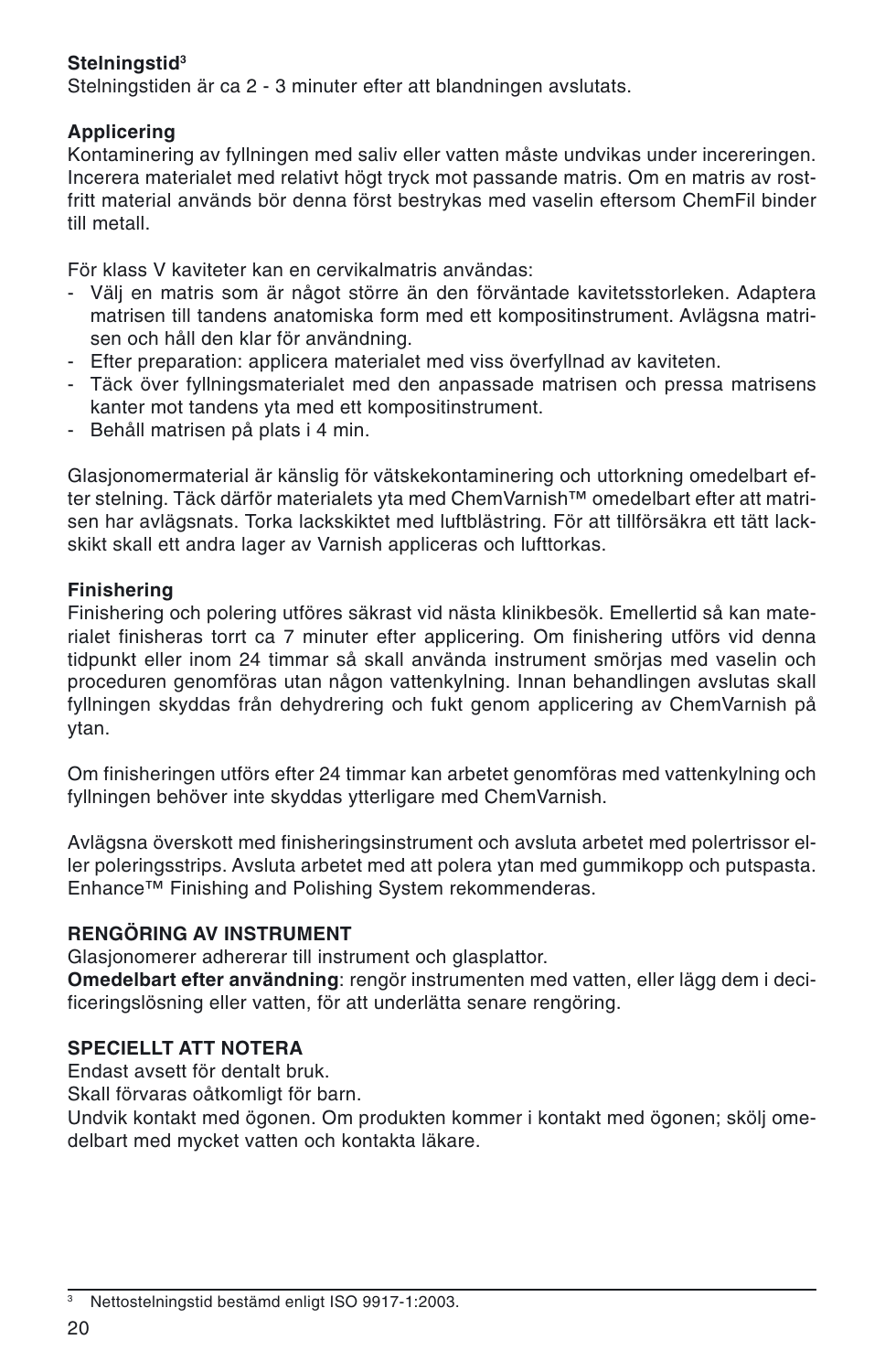#### **FÖRVARING OCH HÅLLBARHET**

Skall förvaras i temperaturer mellan 10 och 24 °C.

Tillslut förpackningen omedelbart efter användning. Fukt kan skadligt påverka materialets egenskaper.

Vid korrekt förvaring har materialet en hållbarhet på minimum 3 år.

Felaktig förvaring minskar hållbarhetstiden och kan påverka materialets egenskaper negativt.

#### **BATCHNUMMER FOT OCH UTGÅNGSDATUM 2**

Batchnummer skall anges vid all korrepondens som kräver identifiering av produkten. Produkten skall inte användas efter utgångsdatum.

Om du har några frågor, vänligen kontakta:



**DENTSPLY DeTrey GmbH DENTSPLY**<br>De-Trey-Str. 1 Baar Office **De-Trey-Str. 1 78467 Konstanz Oberdorfstrasse 11 TYSKLAND** 6342 Baar<br> **Tel. +49 (0) 75 31 5 83-0** SCHWFIZ Tel. +49 (0) 75 31 5 83-0

**Tillverkare:** Distributör:<br>
DENTSPLY DeTrey GmbH DENTSPLY DeTrey Sàrl **Tel. +41 (0) 41 7 66 20 66**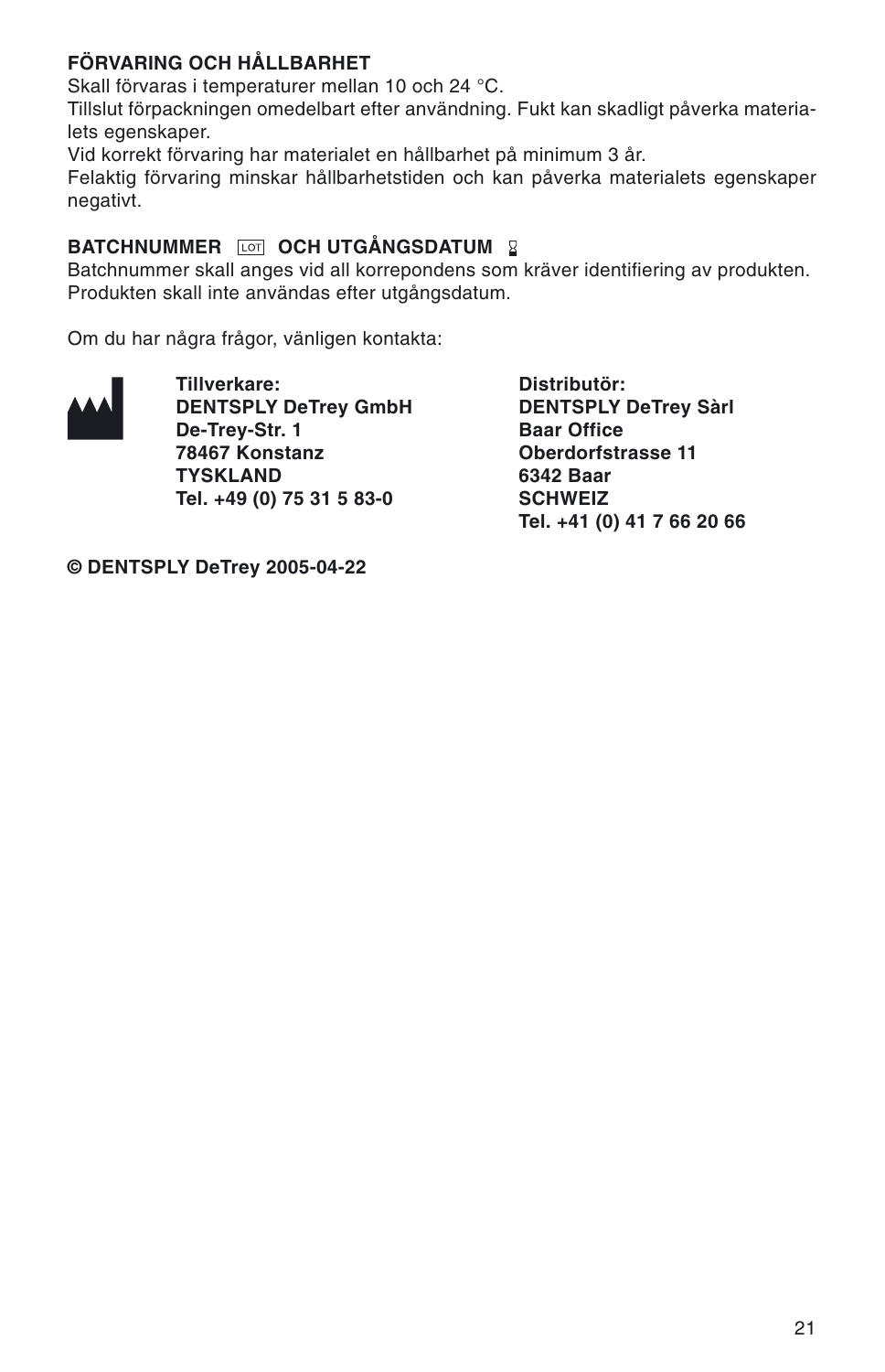## <span id="page-22-0"></span>ChemFil® Superior

### **Szybko wiążący cement glasjonomerowy wypełniający**

ChemFil® Superior jest szybko wiażacym glasjonomerem wypełniającym składającym się z mieszaniny szkła glinowo-krzemowego i kwasu poliakrylowego. Proszek zarabiany jest z wodą destylowaną, a powstały w ten sposób materiał, dzięki doskonałej chemicznej adhezji do szkliwa i zębiny pozwala na łatwe wykonanie trwałego i estetycznego wypełnienia.

ChemFil Superior dosteny jest w siedmiu kolorach: L, LY, LYG, LG, DG, DY, GB.

ChemFil Superior spełnia normy ISO 9917-1:2003 ustalone dla materiałów glasjonomerowych wypełnieniających.

#### SKł AD

1g proszku zawiera:

- Krzemian glinowo-sodowo-wapniowo-fluorowo-fosforanowy (18:9:8:16:3:46) 0,84g
- Kwas poliakrylowy (MW 30000-45000) 0,15g

#### **WSKAZANIA**

Materiał jest przeznaczony do wykorzystania w następujących przypadkach klinicznych: 1. Ubytki klasy V pochodzenia próchnicowego i niepróchnicowego

- 2. Ubytki klasy I i II w zębach mlecznych
- 3. Ubytki klasy III
- 4. Wypełnienia tymczasowe
- 5. Uszczelnianie bruzd (niewielkie ubytki klasy I)

#### PRZECIWWSKAZANIA

- Bezpośrednie i pośrednie przykrycie miazgi.
- Stałe wypełnienia w rejonach uzębienia narażonych na działanie dużych sił żucia.

#### UWAGI SPECJALNE

Kryształy do osuszania umieszczone w opakowaniu chronia proszek pochłaniając wilgoć. Kryształy do osuszania powinny mieć kolor pomarańczowy. Nie należy stosować proszku jeśli kryształy staną się bezbarwne, ponieważ oznacza to, że wilgoć mogła wpłynąć niekorzystnie na jego właściwości.

#### SZCZEGÓŁOWA INSTRUKCJA STOSOWANIA

#### Opracowanie ubytku

Podobnie jak we wszystkich klasach ubytków opracowanie powinno polegać na usunięciu tylko zmienionych próchnicowo tkanek. Nie jest konieczne wykonywanie mechanicznych retencji z wyjątkiem sytuacji, gdy wypełnienie może być narażone na wyjątkowo duże siły nacisku w czasie żucia.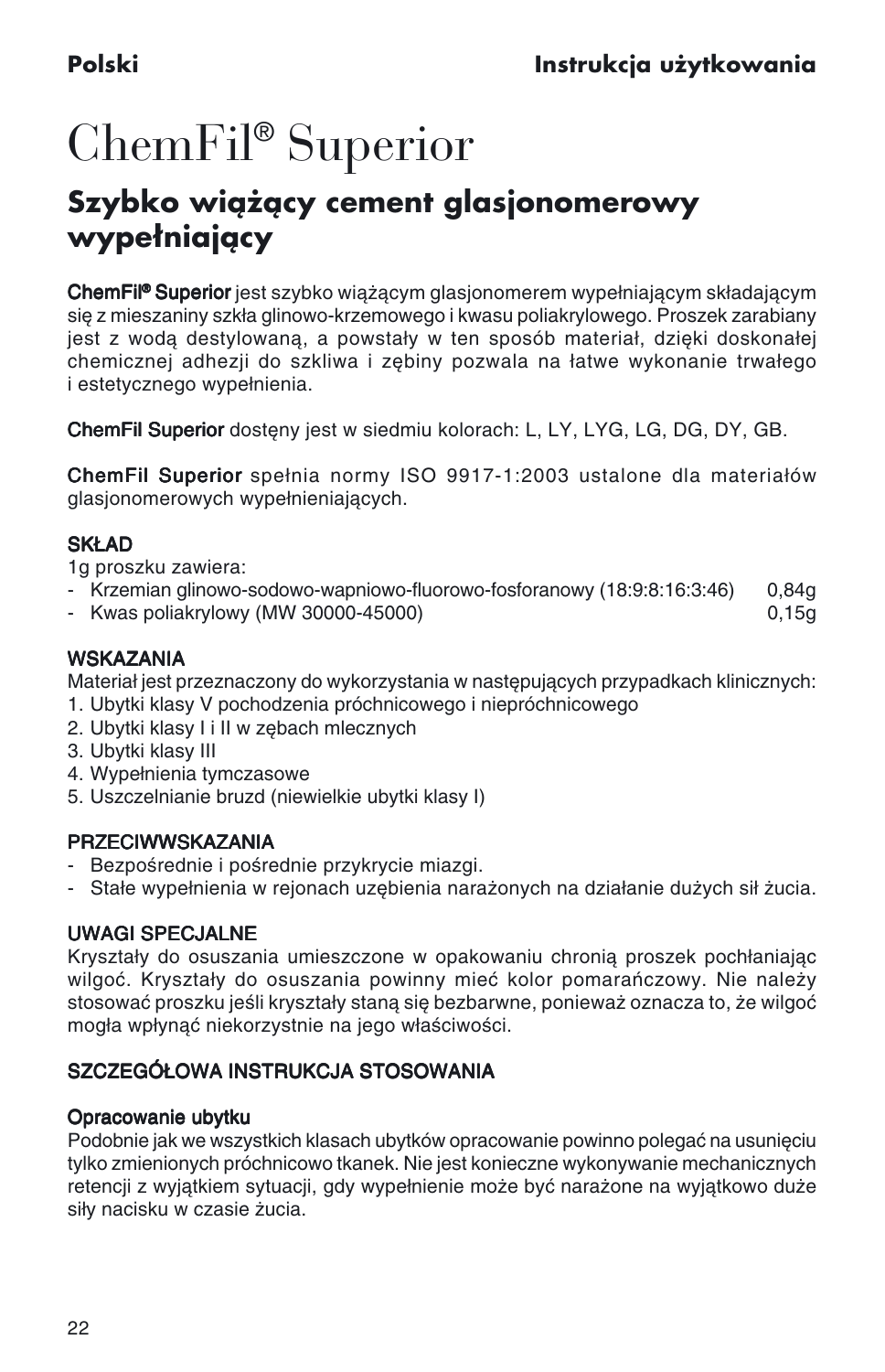#### Oczyszczenie ubytku

Dok∏adne oczyszczenie ubytku jest podstawowym warunkiem uzyskania odpowiednio dużej siły adhezji. Mechnicznie opracowane szkliwo i zębinę spłukać wodnym sprayem i osuszyç dmuchawkà powietrznà. W sytuacjach, gdy mechaniczne opracowanie tkanek nie jest konieczne należy powierzchnie zeba oczyścić używając pumeks lub paste profilaktyczną (np. Zircate® lub Nupro®). Dokładnie spłukać wodnym sprayem i osuszyć.

#### Ochrona miazgi

W próchnicy głębokiej niezbędne jest pokrycie tych miejsc zębiny, które leża naibliżei miazgi, podkładem na bazie wodorotlenku wapnia (Dycal®). Pozostała cześć dna i ściany ubytku pozostawić wolne w celu uzyskania bezpośredniego, chemicznego wiązania z materiałem ChemFil Superior.

#### Kondycjonowanie powierzchni

W celu oczyszczenia ubytku z warstwy mazistej zaleca się stosowanie ChemFil Tooth Cleanser lub ChemFlex™ Liquid. Nanieść na powierzchnie ubytku i pozostawić na około 15 sekund. Następnie dokładnie spłukać i pozostawić powierzchnie ubytku w stanie naturalnej wilgotności.

#### Dobór koloru

ChemFil Superior dostepny jest w siedmiu kolorach. Doboru koloru dokonujemy przy pomocy kolornika. Zarówno przezierność, jak i odcień cementu glasjonomerowego ulegajà zmianie w ciàgu pierwszych godzin po za∏o˝eniu wype∏nienia, natomiast klucz kolorów zawiera ostateczny odcień danego koloru.

#### DOZOWANIE I MIESZANIE

#### Proporcje mieszania:

#### 2 łyżeczki proszku : 2 krople płynu<sup>1</sup>

Napełnić wodą destylowaną lub odjonizowaną dozownik, a na jego końcu umieścić specjalną plastikową końcówkę. W czasie dozowania wody buteleczkę należy trzymać prostopadle nad powierzchnià kartonika do zarabiania i delikatnie naciskaç. Zawsze przed użyciem wstrząsnąć buteleczkę z proszkiem w celu równomiernego wymieszania składników. Napełnić łyżeczke proszkiem usuwając nadmiar tak, aby proszek siegał dokładnie do poziomu jej brzegów. Nie wolno dociskać proszku w łyżeczce, ponieważ może to wpłynać na zmiane konsystencji materiału (bardziej gesty).

#### Mieszanie

Materiał mieszać używając łopatki ze stali nierdzewnej lub agatowej na kartoniku papierowym lub szklanej płytce<sup>2</sup>.

.<br>Mieszanie i aplikacja materiału powinny być wykonywane w temperaturze pokojowej. Wyższa temperatura przyśpiesza czas wiązania cementu. Jeśli konieczne jest przedłużenie czasu pracy zaleca się schłodzenie szklanej płytki.

Podzielić całość proszku na dwie równe części. Zmieszać najpierw jedną część proszku z wodą w ciągu 5 sekund, następnie dodać pozostały materiał i zarabiać w ciągu 10 sekund – maksymalny czas mieszania wynosi 20 sekund.

Konsystencja prawid∏owo zarobionego materia∏u przypomina materia∏ kompozytowy.

<sup>1</sup> Takie same proporcje proszku do p∏ynu ( 7,4g : 1g ) sà propono-wane do celów testowych zgodnie z normà ISO 9917-1:2003.

<sup>2</sup> Mieszanie i aplikacja materiału powinny odbywać się w warunkach temperatury pokojowej. Podwyższona temperatura powoduje przyśpieszenie reakcji wiązania materiału. W warunkach ocieplenia lub gdy pożądane jest przedłużenie czasu pracy zaleca się schłodzenie szklanej płytki do mieszania. Do celów testowych zgodnie z normą ISO 9917-1:2003 materiał badany jest w temperaturze 23 °C  $\pm$  1 °C oraz w warunkach wilgotności względnej 50  $\pm$  10 %.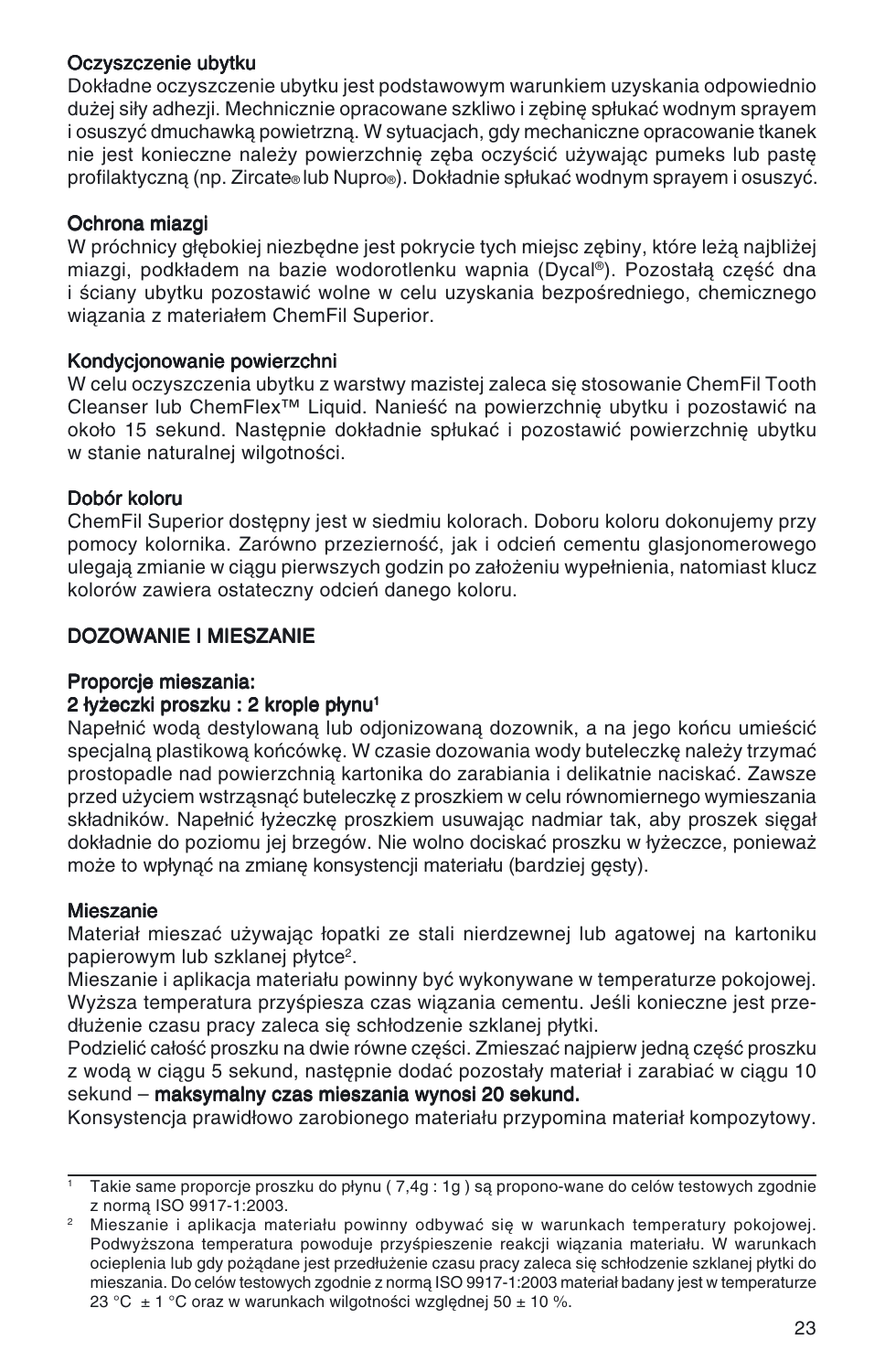#### Czas pracy2

Od rozpoczecia mieszania wynosi około 2 minut.

#### Czas wiàzania3

Czas wiązania od rozpoczęcia mieszania do zakończenia wynosi od 2 do 3 minut.

#### Wypełnianie

Podczas wypełniania ubytku należy unikać kontaktu ze ślina i woda. Umieścić zarobiony materiał w ubytku nadając mu odpowiedni kształt przy pomocy specjalnych formówek. Jeśli pracujemy z formówka metalowa (ubytek klasy II) należy miejsce bezpośredniego kontaktu pokryç wazelinà.

Przy wypełnianiu ubytków klasy V zaleca się stosowanie specjalnych formówek przyszyjkowych:

- Dobrać odpowiednia formówke o wymiarach nieco wiekszych niż ubytek. Dopasować ia do anatomicznego kształtu zeba za pomoca instrumentów do materiałów kompozytowych. Przygotowaną formówkę odłożyć gotową do użytku.
- Po opracowaniu ubytku wypełnić go materiałem z niewielkim nadmiarem.
- Pokryç wype∏nienie uprzednio przygotowanà formówkà delikatnie dociskajàc jej brzegi do z´ba za pomocà instrumentu do modelowania materia∏u kompozytowego.
- Pozostawić formówke w tej pozycji na co najmniej 4 minuty.

Ze względu na szczególną wrażliwość cementów glasjonomerowych zarówno na nadmiernà wilgoç w pierwszej fazie wiàzania, jak i na przesuszenie w póêniejszej, natychmiast po usunięciu formówki zaleca się pokrywanie wypełnienia lakierem ChemFil Varnish™. Osuszyć warstwę lakieru dmuchawką powietrzną. Aby upewnić się czy wypełnienie zostało dokładnie pokryte lakierem, nanieść druga warstwe i ponownie osuszyç.

#### Opracowanie wypełnienia

Opracowanie i polerowanie najlepiej wykonać na następnej wizycie. Możliwe jest opracowanie na sucho po około 7 minutach od założenia wypełnienia. Jeśli wykonamy opracowanie w tym czasie lub w ciągu 24 godzin, narzędzia do opracowania i polerowania powinny być pokryte wazelina. Nie należy używać wodnego sprayu. Jako ochrone przed przesuszeniem i wilgocia zaleca się stosowanie lakieru ChemFil Varnish, którym pokrywamy całe wypełnienie.

Jeśłi do opracowania przystąpimy po 24 godzinach można stosować wodny spray, a wypełnienie nie musi być dodatkowo chronione warstwa lakieru.

Usunać nadmiar materiału za pomocą wierteł do opracowania i ostatecznie opracować powierzchnie za pomocą krążków ściernych i pasków.

Polerowanie wykonać za pomocą gumek i past do polerowania. Zaleca się stosowanie zestawu do opracowywania i polerowania Enhance™.

Mieszanie i aplikacja materiału powinny odbywać się w warunkach temperatury pokojowej. Podwyższona temperatura powoduje przyśpieszenie reakcji wiązania materiału. W warunkach ocieplenia lub gdy pożądane jest przedłużenie czasu pracy zaleca się schłodzenie szklanej płytki do mieszania. Do celów testowych zgodnie z normą ISO 9917-1:2003 materiał badany jest w temperaturze 23 °C  $\pm$  1 °C oraz w warunkach wilgotności względnej 50  $\pm$  10 %.

<sup>&</sup>lt;sup>3</sup> Czas wiązania netto zgodnie z normą ISO 9917-1:2003.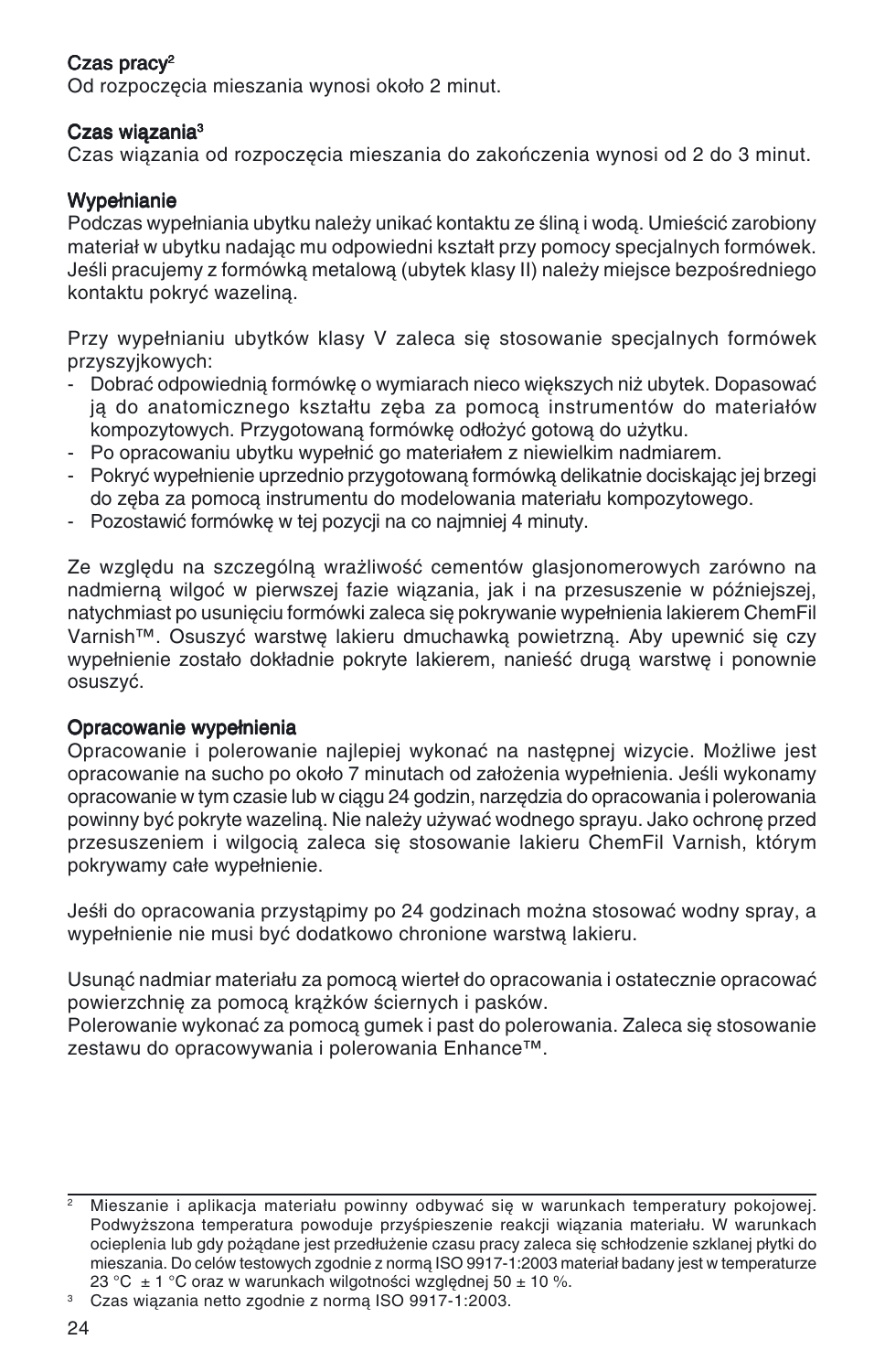#### CZYSZCZENIE INSTRUMENTÓW

Materiały glasjonomerowe łatwo przylegają do instrumentów i szklanej płytki. Natychmiast po użyciu należy instrumenty oczyścić wodą z dodatkiem środków dezynfekujących, zanim jeszcze materiał zwiąże.

#### UWAGI SPECJALNE

Materiał przeznaczony do stosowania przez lekarzy stomatologów.

Chronić przed dostepem dzieci.

Unikać kontaktu ze Śłuzówkami oczu. W przypadku wystapienia takiej sytuacji należy natychmiast przepłukać je duża ilościa wody i skierować pacjenta do lekarza okulisty.

#### **PRZECHOWYWANIE**

Materiał przechowywać w temp. od 10 °C do 24 °C.

Po każdorazowym użyciu należy natychmiast zamykać buteleczkę z proszkiem. Wilgoć niekorzystnie wpływa na właściwości cementów glasionomerowych.

W takich warunkach ChemFil Superior może być przechowywany przez 3 lata.

Niewłaściwe warunki przechowywania mogą wpłynąć niekorzystnie na właściwości materiału i skrócić jego okres przydatności do użycia.

#### NUMER SERYJNY **IOT I DATA WAŻNOŚCI 2**

Numer serviny oznacza rok, miesiac i dzień produkcji. Powinien być wymieniany we wszelkiej korespondencji wymagającej dokładnej identyfikacji produktu. Nie stosować po upływie daty ważności oznaczonej na opakowaniu.

W razie pytań prosimy o bezpośredni kontakt:



DENTSPLY DeTrey GmbH<br>De-Trey-Str. 1 De-Trey-Str. 1 Biuro Przedstawicielskie<br>19467 Konstanz Martin (b. 1946)<br>1946 Billion (b. 1949) 78467 Konstanz ul. Filtrowa 43/2 Tel. +49 (0) 75 31 5 83-0

Producent:<br>
DENTSPLY DeTrey GmbH<br>
DENTSPLY DeTrey GmbH<br>
DENTSPLY DeTrey GmbH 02-057 Warszawa<br>tel. (0 22) 8 25 40 71 fax (0 22) 8 25 45 59